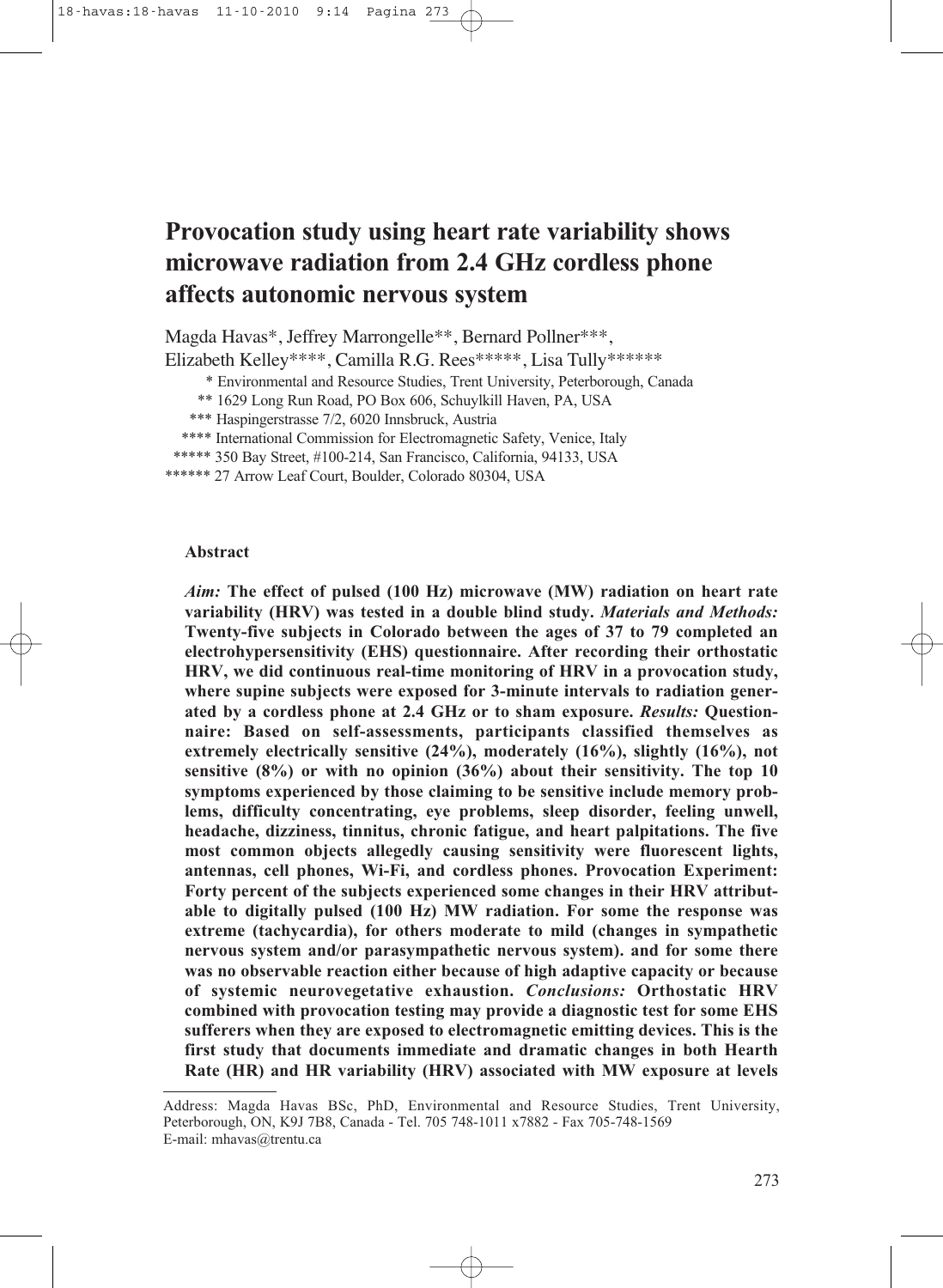**well below (0.5%) federal guidelines in Canada and the United States (1000 microW/cm2 ).**

*Key Words***: heart rate variability, microwave radiation, DECT phone, autonomic nervous system, provocation study, sympathetic, parasympathetic, cordless phone, 2.4 GHz, electrohypersensitivity**

# **Introduction**

A growing population claims to be sensitive to devices emitting electromagnetic energy. Hallberg and Oberfeld<sup>1</sup> report a prevalence of electrohypersensitivity (EHS) that has increased from less than 2% prior to 1997 to approximately 10% by 2004 and is expected to affect 50% of the population by 2017. Whether this is due to a real increase in EHS or to greater media attention, is not known. However, to label EHS as a psychological disorder or to attribute the symptoms to aging and/or stress does not resolve the issue that a growing population, especially those under the age of 60, are suffering from some combination of fatigue, sleep disturbance, chronic pain, skin, eye, hearing, cardiovascular and balance problems, mood disorders as well as cognitive dysfunction and that these symptoms appear to worsen when people are exposed to electromagnetic emitting devices<sup>2-7</sup>.

The World Health Organization (WHO) organized an international seminar and working group meeting in Prague on EMF Hypersensitivity in 2004, and at that meeting they defined EHS as follows<sup>8</sup>:

*". . . a phenomenon where individuals experience adverse health effects while using or being in the vicinity of devices emanating electric, magnetic, or electromagnetic fields (EMFs) . . . Whatever its cause, EHS is a real and sometimes a debilitating problem for the affected persons . . . Their exposures are generally several orders of magnitude under the limits in internationally accepted standards."*

The WHO goes on to state that:

*"EHS is characterized by a variety of non-specific symptoms, which afflicted individuals attribute to exposure to EMF. The symptoms most commonly experienced include dermatological symptoms (redness, tingling, and burning sensations) as well as neurasthenic and vegetative symptoms (fatigue, tiredness, concentration difficulties, dizziness, nausea, heart palpitation and digestive disturbances). The collection of symptoms is not part of any recognized syndrome.*"

Both provocation studies (where individuals are exposed to some form of electromagnetic energy and their symptoms are documented) and amelioration studies (where exposure is reduced) can shed light on the offending energy source and the type and rate of reaction.

Several amelioration studies have documented improvements in the behavior of students and the health and wellbeing of teachers<sup>9</sup>, among asthmatics<sup>10</sup>, and in both diabetics and those with multiple sclerosis<sup>11,12</sup> when their exposure to dirty electricity is reduced. Dirty electricity refers to microsurges flowing along electrical wires in the kHz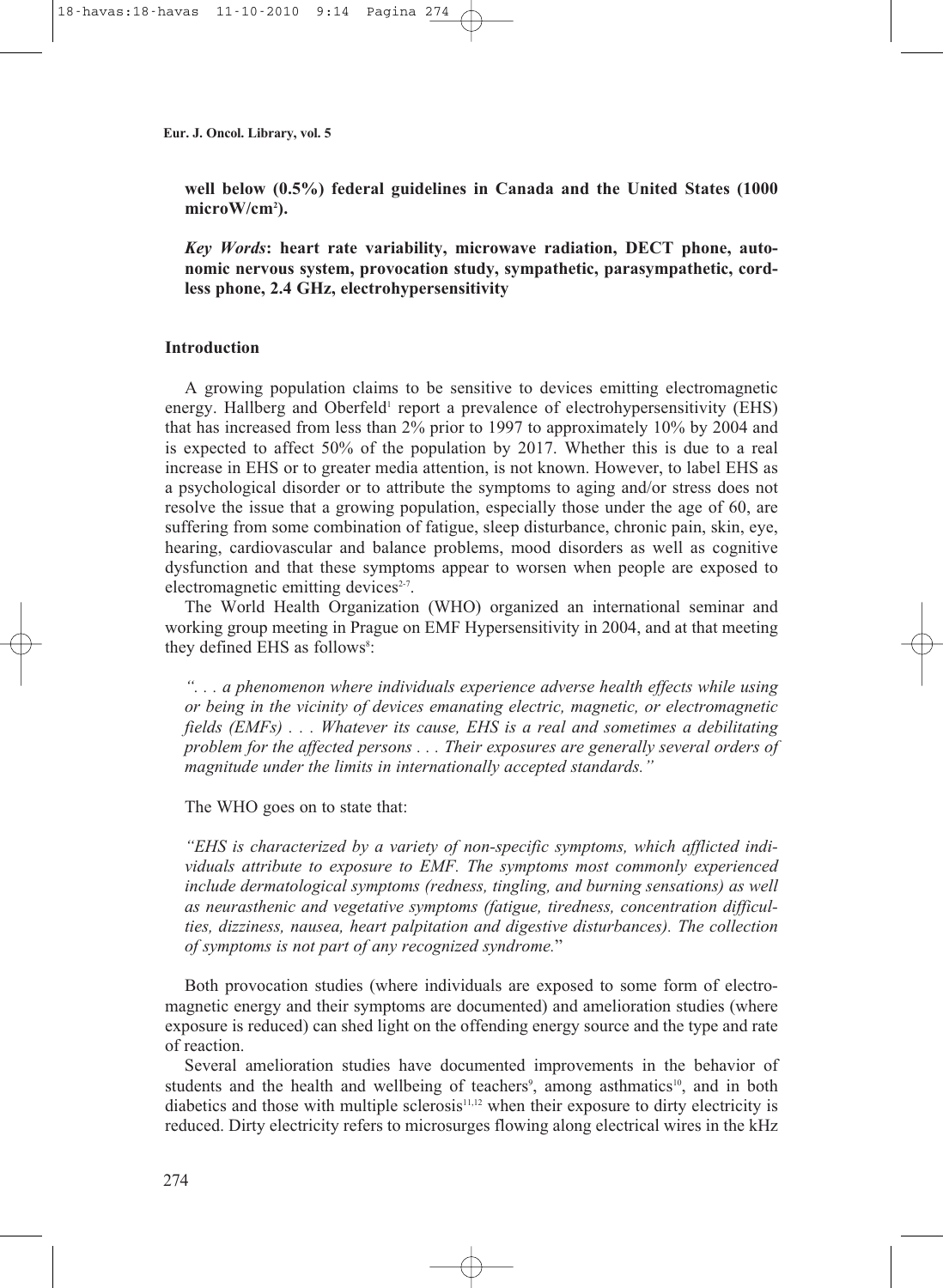range that can damage sensitive electronic equipment and, it appears, affect the health of those exposed.

In contrast to amelioration studies, provocation studies, examining the response of people with self-diagnosed EHS, have generated mixed results.

Rea *et al.* <sup>13</sup> were one of the first to show that sensitive individuals responded repeatedly to several frequencies between 0.1 Hz and 5 MHz but not to blank challenges. Reactions were mostly neurological and included tingling, sleepiness, headache, dizziness, and - in severe cases - unconsciousness, although other symptoms were also observed including pain of various sorts, muscle tightness particularly in the chest, spasm, palpitation, flushing, tachycardia, etc. In addition to the clinical symptoms, instrument recordings of pupil dilation, respiration, and heart activity were also included in the study using a double-blind approach. Results showed a 20% decrease in pulmonary function and a 40% increase in heart rate. These objective instrumental recordings, in combination with the clinical symptoms, demonstrate that EMF sensitive individuals respond physiologically to certain EMF frequencies although responses were robust for only 16 of the 100 potentially sensitive individuals tested.

In a more recent review, Rubin *et al.* <sup>14</sup> concluded that there was no robust evidence to support the existence of a biophysical hypersensitivity to EMF. This was based on 31 double-blind experiments that tested 725 EHS subjects. Twenty-four studies found no difference between exposure and sham conditions and of the seven studies that did find some evidence that exposure affected EHS participants, the research group failed to replicate the results (two studies) or the results appeared to be statistical artifacts (three studies).

Those who live near antennas and those who suffer from EHS often complain of cardiovascular problems such as rapid heart rate, arrhythmia, chest pain, and/or changes in blood pressure<sup>3,7,15,16</sup>.

Indeed, the doctors who signed the Freiburger Appeal<sup>17</sup> stated the following:

*"We have observed, in recent years, a dramatic rise in severe and chronic disease among our patients especially . . . extreme fluctuations in blood pressure, ever harder to influence with medications; heart rhythm disorders; heart attacks and strokes among an increasingly younger population . .* ."

Based on these findings we decided to study the affect of microwave (MW) radiation generated by a digital cordless phone on the cardiovascular system by monitoring heart rate variability (HRV). Unlike cell phones that radiate microwaves only when they are either transmitting or receiving information, the cordless phone we used radiates constantly as long as the base of the phone is plugged into an electrical outlet. The phone we used was an AT&T digitalally pulsed (100 Hz) cordless telephone that operates at 2.4 GHz or frequencies commonly used for microwave ovens and Wi-Fi. It resembles its European version know as a Digital Enhanced Cordless Telecommunications (DECT) phone that operates at 1.9 GHz<sup>18</sup>.

HRV is increasingly used for screening cardiovascular and neurological disorders<sup>19-24</sup>. We wanted to determine whether HRV could be used as a tool to diagnose EHS and whether it could be used to predict probability and/or intensity of the reaction to a MW provocation. The HRV analysis, using NervExpress software<sup>25, 26</sup>, provides information about the functioning of the sympathetic and parasympathetic nervous system with real time monitoring and provides additional information including a pre-exposure fitness score based on the orthostatic test.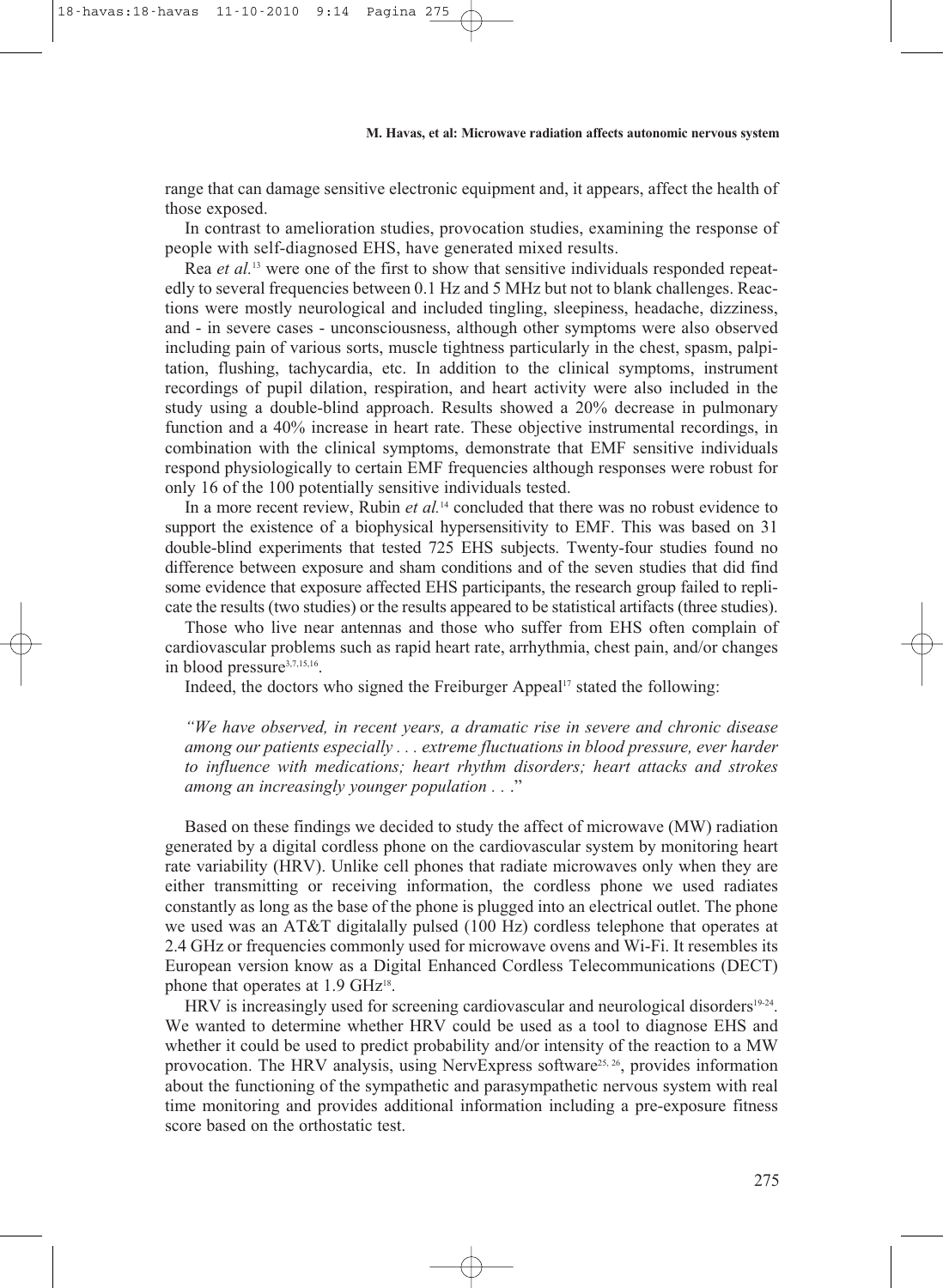# **Materials and methods**

## *Background electromagnetic environment*

Testing was done in two locations, one in Golden and the other in Boulder, Colorado, on three separate weekdays during a 6-day period (Table 1). Background levels of low frequency magnetic fields, intermediate frequency radiation on electrical wires, and radio frequency radiation were monitored at each location and the values are provided in Table 1. All testing of the electromagnetic environment was done in the area where volunteers were tested for their heart rate variability during the provocation study.

The extremely low frequency **magnetic field** was measured with an omni-directional Trifield meter. This meter is calibrated at 60 Hz with a frequency-weighted response from 30 to 500 Hz and a flat response from 500 to 1000 Hz. Accuracy is  $\pm$  20%.

**Power quality** was measured with a Microsurge Meter that measures high frequency transients and harmonics between 4 and 150 kHz (intermediate frequency range). This meter provides a digital reading from 1 to 1999 of dv/dt expressed as GS units with a  $+/ 5\%$  accuracy<sup>27</sup>. Since we were trying to ensure low background exposure, we installed GS filters to improve power quality. The results recorded are with GS filters installed.

Within at least 100 m of the testing area, all wireless devices (cell phones, cordless phones, wireless routers) were turned off. **Radio frequency radiation** from outside the testing area was measured with an Electrosmog Meter, which has an accuracy of  $\pm 2.4$ dB within the frequency range of 50 MHz to 3.5 GHz. Measurements were conducted using the omni-directional mode and were repeated during the testing. This meter was also used to determine the exposure of test subjects during provocation with a digital cordless phone. This **cordless phone** emits radio frequency radiation when the base station is plugged into an electrical outlet. This happens even when the phone is not in use. We used the base station of an AT&T 2.4 GHz phone (digitally pulsed at 100 Hz) to expose subjects to MW radiation<sup>18</sup>. The emission of MWs at different distances from the front of the base station is provided in fig. 1.

## *Testing of subjects*

Subjects were **recruited** by word-of–mouth based on their availability during a short period of testing. Of the 27 people who volunteered to be tested, two were excluded, one based on age (less than 16 years old) and another based on a serious heart condition.

Subjects were asked to complete a wellness and EHS **questionnaire**. They were then asked questions about their age, height, weight, blood type, time of last meal, and occupation (in the event of occupational exposure to electromagnetic fields/radiation).

| <b>Table 1 -</b> Measurements of the electromagnetic environment at each testing location |          |                                  |                                |                                                  |  |  |  |  |  |  |
|-------------------------------------------------------------------------------------------|----------|----------------------------------|--------------------------------|--------------------------------------------------|--|--|--|--|--|--|
| Location                                                                                  | Date     | Magnetic Field<br>$30 - 1000$ Hz | Power Quality<br>$4 - 150$ kHz | Radio Frequency Radiation<br>$50$ MHz $-3.5$ GHz |  |  |  |  |  |  |
| Colorado                                                                                  |          | mG                               | GS units                       | microW/cm <sup>2</sup>                           |  |  |  |  |  |  |
| Golden                                                                                    | 10/16/08 | $3 - 15$                         | 140                            | 0.8                                              |  |  |  |  |  |  |
| Boulder                                                                                   | 10/20/08 | 0.4                              | 37                             | < 0.01                                           |  |  |  |  |  |  |
| Boulder                                                                                   | 10/21/08 | 0.4                              | 80                             | < 0.01                                           |  |  |  |  |  |  |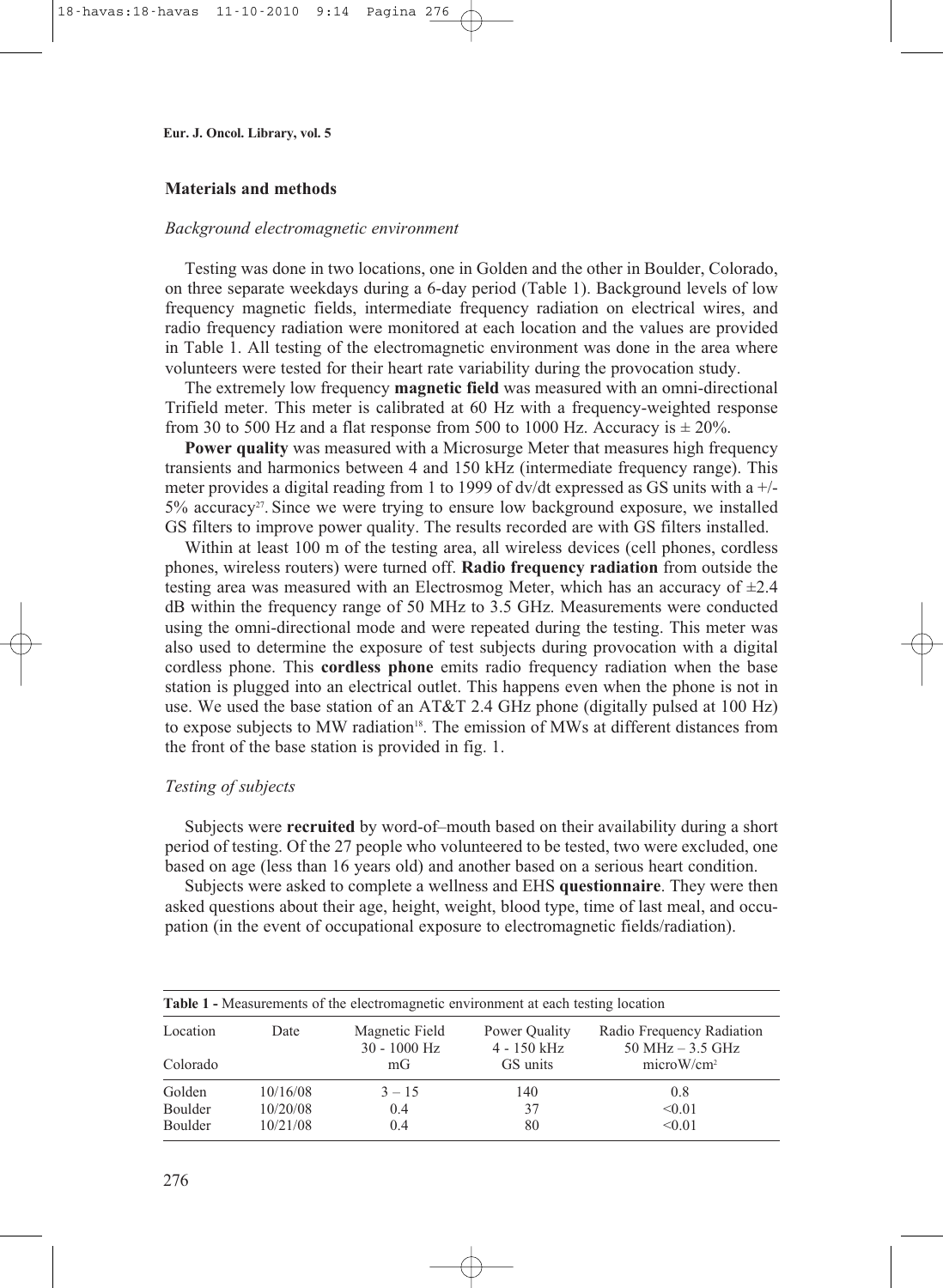

**Fig. 1.** Radiation near a 2.4 GHz AT&T digital cordless phone when the base station of the phone is plugged into an electrical outlet and the phone is not in use

We measured resting heart rate and blood pressure using a Life Source UA-767 Plus digital blood pressure monitor; saliva pH with pH ion test strips designed for urine and saliva (pH range 4.5-9.0), and blood sugar with ACCU-CHEK Compact Plus.

In an attempt to address the question: "Is there a simple test that relates EHS with the electrical environment of the human body?", we measured galvanic skin response (GSR), body voltage, and the high and low frequency electric and magnetic field of each subject.

Wrist-to-wrist galvanic skin response was measured as an indicator of stress using a Nexxtech voltmeter (Cat. No. 2200810) set at 20 volts DC and attached to the inner wrist with a Medi Trace 535 ECG Conducive Adhesive Electrodes Foam used for ECG monitoring. Capacitively coupled "body voltage" was measured with a MSI Multimeter connected to a BV-1 body voltage adaptor. The subject's thumb was placed on one connector and the other connector was plugged into the electrical ground, which served as the reference electrode. High frequency (HF) and low frequency (LF) electric and magnetic fields were measured with a Multidetektor II Profi Meter held at approximately 30 cm from the subject's body, while the subject was seated.

## *HRV testing*

Two types of HRV testing were conducted. The first was an *orthostatic* test and the second was *continuous monitoring* of heart rate variability with and without provocation (exposure to MW frequencies from a digital cordless phone). NervExpress software was used for HRV testing<sup>25</sup>. NervExpress has both CE and EU approval and is a Class Two Medical Device in Canada and in the European Union. An electrode belt with transmitter was placed on the person's chest near the heart, against the skin. A wired HRV cable with receiver was clipped to the clothing near the transmitter and connected to the COM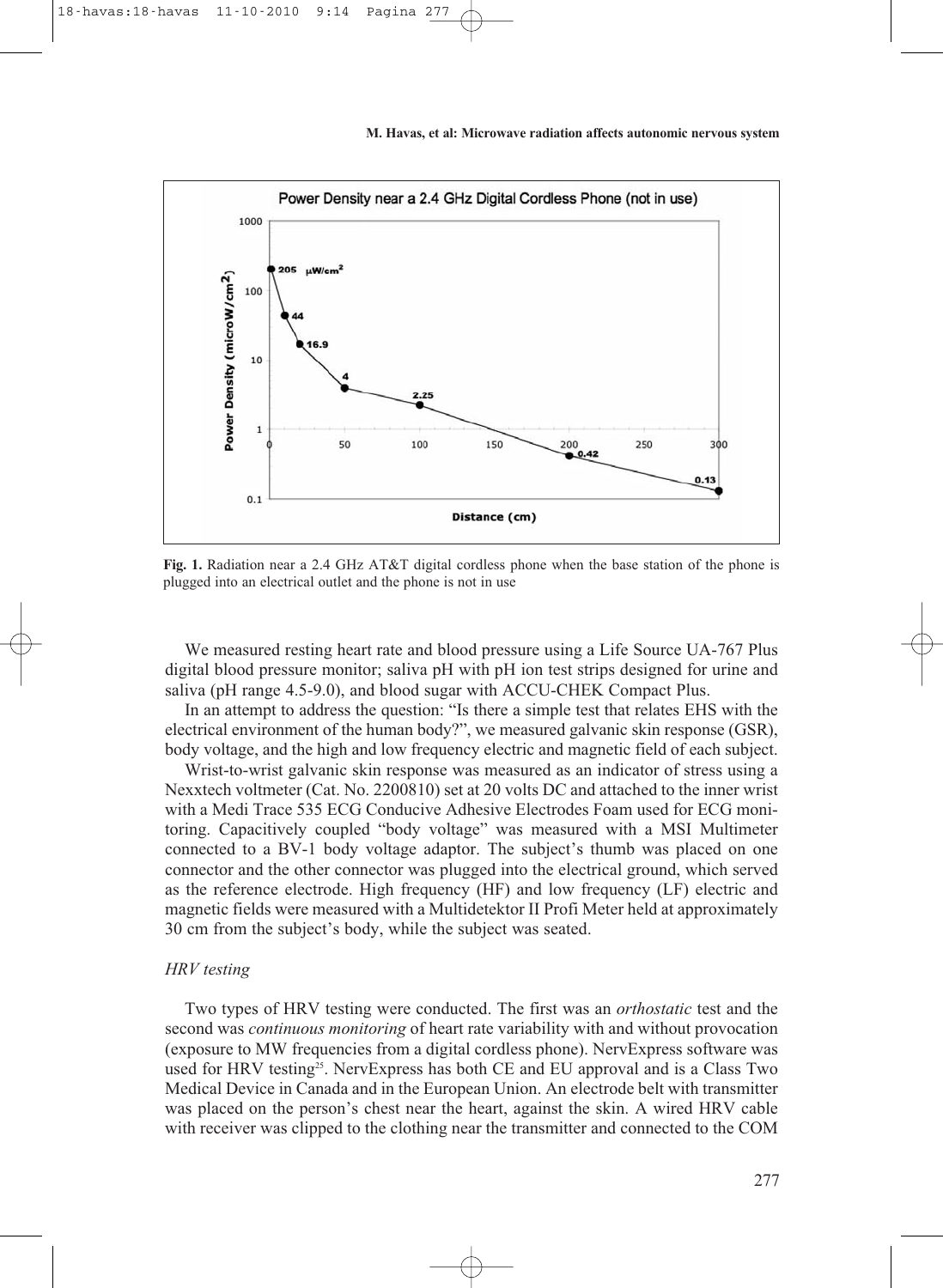port of the computer for acoustical-wired transmission (not wireless). This provided continuous monitoring of the interval between heartbeats (R-R interval).

For the *orthostatic* testing subject laid down on his/her back and remained in this position for 192 R-R intervals or heartbeats (approximately 3 minutes), at which time a beep from the computer indicated that the person stand up and remain standing until the end of the testing period, which was 448 intervals (approximately 7 minutes depending on heart rate).

For the *provocation* testing, subject remained in a lying down position for the duration of the testing. A digital cordless phone base station, placed approximately 30 to 50 cm from subject's head, was then connected randomly to either a live (real exposure) or dead (sham exposure) extension cord. It was not possible for the subject to know if the cordless phone was on or off at any one time. Continuous real-time monitoring recorded the interval between each heartbeat. Data were analyzed by timed stages consisting of 192 R-R intervals (heartbeats).

The sham exposures are referred to as either pre-MW exposure or post-MW exposure to differentiate the order of testing. Since type of exposure was done randomly in some instances either the pre-MW or the post-MW is missing. Subjects who reacted immediately to the cordless phone were retested with more real/sham exposures. When subject was exposed multiple times, only the first exposure was used for comparison. Provocation testing took between 9 to 30 minutes per subject.

After the initial testing, treatments (deep breathing, laser acupuncture, Clean Sweep) that might alleviate symptoms were tried on a few subjects but these results will be reported elsewhere.

## *Interpretation of HRV results*

The results for the orthostatic testing and provocation testing were sent to one of the authors (JM) for interpretation. An example of the type of information send is provided in fig. 2 (orthostatic) and fig. 3 (provocation). No information was provided about the subject's self-proclaimed EHS and the information about exposure was blinded. JM did not examine the provocation results until he reviewed the orthostatic results. No attempt was made to relate the two during this initial stage of interpretation.

#### *Predicting response and health based on orthostatic test*

For the orthostatic testing JM provided a ranking for cardiovascular tone (CVT), which is based on the blood pressure and heart rate (sum of systolic and diastolic blood pressure times heart rate) and provides information on whether the cardiovascular system is hypotonic  $(\leq 12,500)$  or hypertonic  $(\geq 16,500)$ . We used a 5-point ranking scale as follows: Rank 1: < 12,500, hypotonic; Rank 2: 12,500 to 14,000; Rank 3: 14,000 to 15,500; Rank 4: 15,500 to 16,500; Rank 5: > 16,500, hypertonic.

Non-Adaptive Capacity (NAC)<sup>a</sup> was ranked on a 5-point scale with 1 indicating highly adaptive and 5 indicating highly non-adaptive. This was based on a balanced sympathetic (SNS) and parasympathetic (PSNS) nervous system (average orthostatic response within  $\pm 1$  standard deviation from center on graph) and on the overall fitness

<sup>a</sup> Later Adaptive Capacity (AC) was used, which is the inverse of NAC.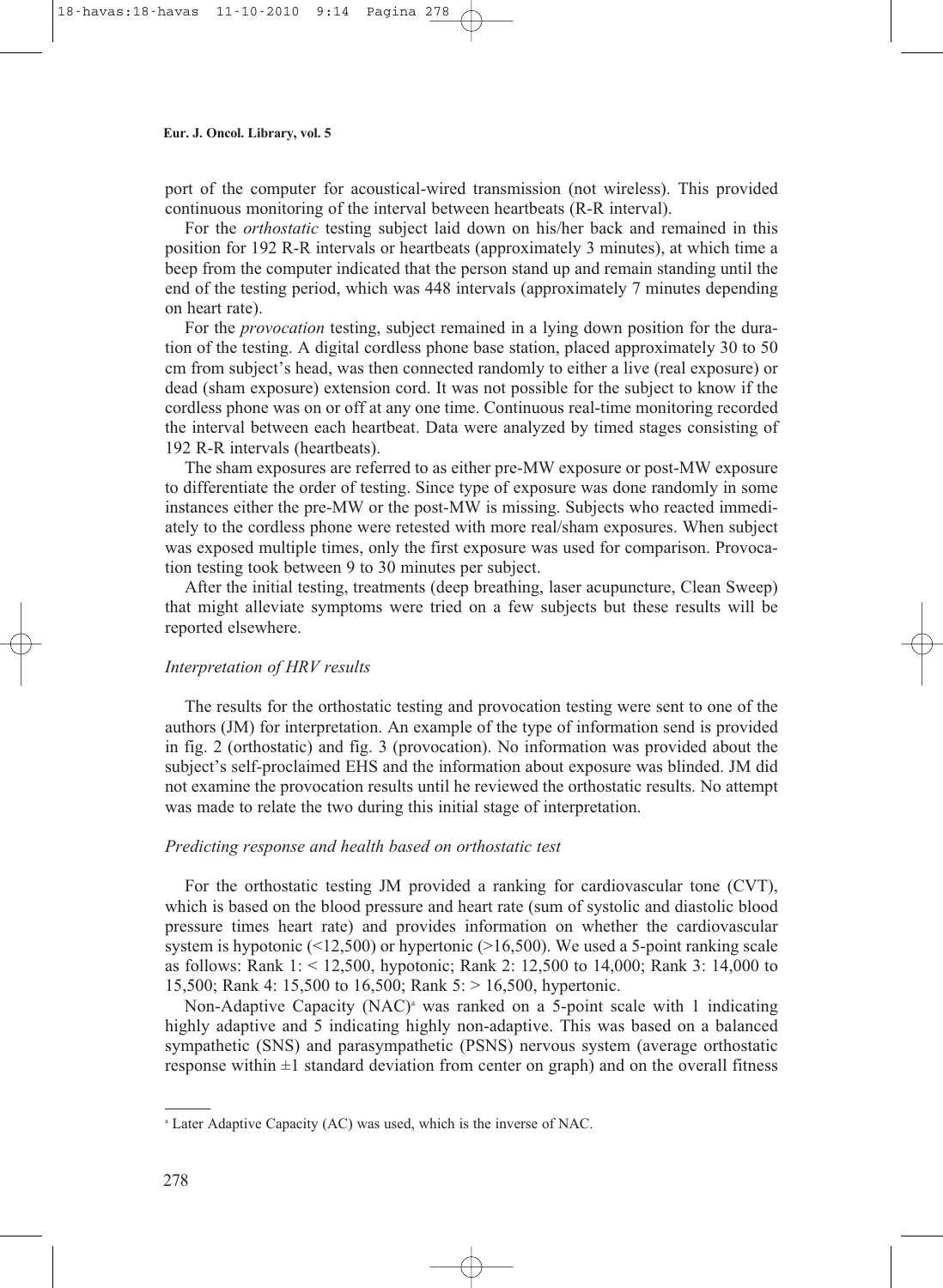

**Fig. 2.** Orthostatic HRV information provided for blinded analysis of Subject 18

score. The closer to normal value of the autonomic nervous system (ANS) in a given subject, the less likely they are to react, since their adaptive capacity is high. "Normal" refers to the balanced SNS/PSNS and the appropriate direction of movement under stress, in this case when person stood up. Direction of movement is shown in the NervExpress graph (fig. 2). Appropriate direction of movement would be either up 1 standard deviation (small increase in SNS and no change in PSNS); up and to the left 1 standard deviation each (small increase in SNS and small decrease in PSNS); or to left (no change in SNS and slight decrease in PSNS). For those who move further to the left (greater down regulation of PSNS) or further up and to the left (greater up regulation of SNS combined with a greater down regulation of PSNS), the less likely they are to adapt and the more likely they are to react. Likewise, if the fitness score is high or adequate, the individual would be capable of resisting the stressor. An adequate physical fitness score is between 1:1 and 10:6. The first number refers to the functioning of the physiological system and the second is the adaptation reserve. The lower the numbers the greater the level of fitness in each category. Note, if a subject with good or adequate fitness was to be a reactor to MW stress, his/her reaction would be both rapid and strong.

Probability of Reaction (POR) was ranked on a 5-point scale with "1" indicating low probability of a reaction and "5" indicating high probability of a reaction to stress of any kind. Criteria were similar to the NAC. However, greater consideration was given to the Chronotropic Myocardial Reaction Index (ChMR) value and the dysautonomic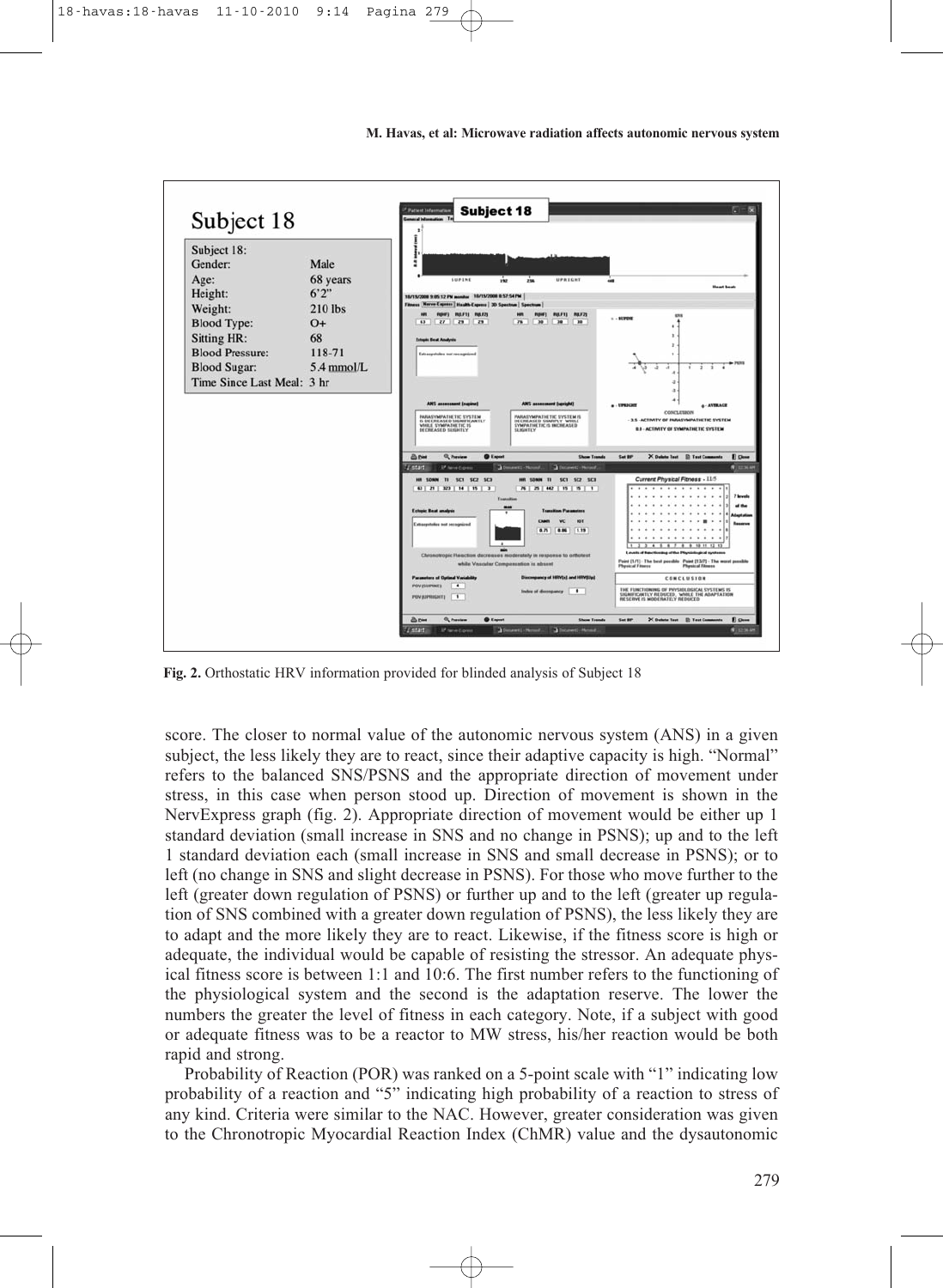

**Fig. 3.** Continuous monitoring of HRV with real and sham exposure to MW radiation from a digital cordless phone. Information provided for blinded analysis of Subject 18

status (average of orthostatic test is more than two standard deviations from center or up to the right) of the subject, whereby individuals with compromised ANS and a poor ChMR ranking (outside the range of 0.53 to 0.69) would be most likely to react and *vice versa*.

A potential non-responding reactor is someone with low energy, average orthostatic response in lower left quadrate, and a physical fitness score between 10:6 and 13:7. Subject 18 in fig. 2 is a borderline non-responding reactor. Note, this does not necessarily imply that this person is hypersensitive, only that he probably does not have enough energy to mount a reaction even if he was EHS.

JM also provided his comments on the health status of the subject based on the rhythmogram, autonomic nervous system assessment (changes in the SNS and PSNS), Fitness Score, Vascular Compensation Reaction (VC), ChMR, Compensation Response (CR), Ortho Test Ratio (OTR), Parameters of Optimal Variability (POV), Index of Discrepancy (ID); and Tension Index (TI). The interpretation of the HRV parameters is dependant to a certain degree on the integration of all the data provided as a whole with value being given to the total ANS picture presented. Those skilled in the art and science of HRV analysis should reach similar interpretive assessment of the data presented here<sup>26</sup>.

# *Blinded analysis of provocation results*

The blinded data for the continuous monitoring of heart rate variability with real and sham exposure were sent to JM for analysis (fig. 3). JM attempted to identify the stage during which exposure took place, stage during which the subject reacted, and then ranked symptom probability (5-point scale) and intensity (non-reactive, mild, moderate, intense). The assessment is provided in Appendix A.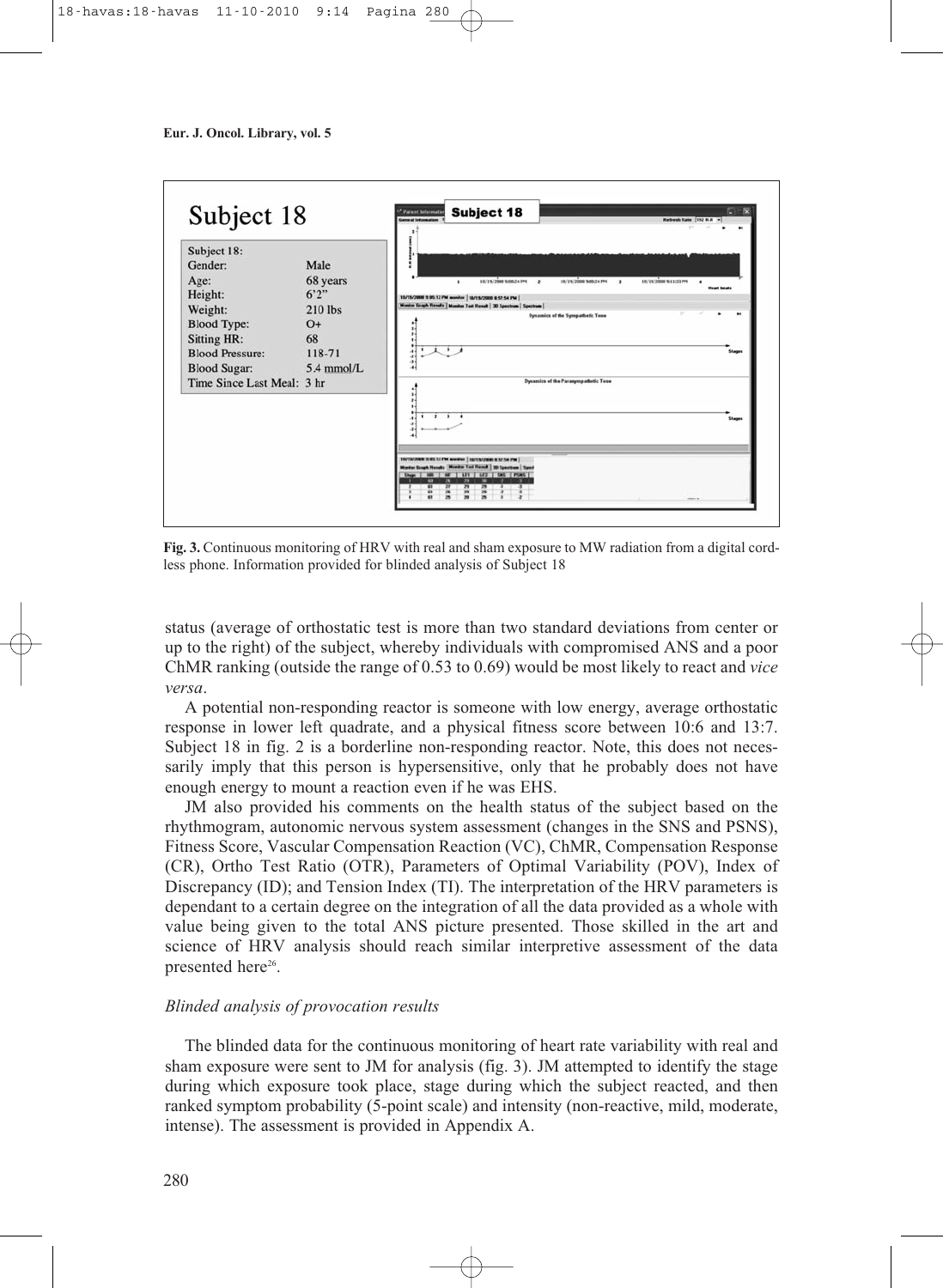#### *Wellness and EHS Questionnaire*

Prior to any testing, each subject was asked to complete a wellness and EHS questionnaire. This was designed on surveymonkey (www.surveymonkey.com) and was administered in paper format. This questionnaire was analyzed separately from the HRV data.

## **Results**

#### *Background electromagnetic environment*

The two environments, where we conducted the testing, differed in their background levels of EMF and electromagnetic radiation (EMR). The Golden site had high magnetic fields (3-15 mG), high levels of dirty electricity (140 GS units) despite the GS filters being installed, and elevated levels of radio frequency (RF) radiation (0.8 microW/cm<sup>2</sup>) coming from 27 TV transmitters on Lookout Mountain within 4 km of our testing environment. Despite RF reflecting film on windows the RF levels inside the home were elevated. The Boulder environment was relatively pristine and differed only with respect to power quality on the two days of testing (Table 1).

The cordless phone, used for provocation, produced radiation that was maximal at the subject's head (3 to 5 microW/cm<sup>2</sup>) and minimal at the subject's feet (0.2 to 0.8 microW/cm2 ) depending on height of subject and the environment. The cordless phone did not alter magnetic field or power quality.

#### *Participants*

A total of 25 subjects were included in this pilot study, ranging in age from 37 to 79 with most (40%) of the subjects in their 50s (Table 2). Eighty percent were females. Approximately half of the participants had normal body mass index and the other half were either overweight (28%) or obese (16%)<sup>28</sup>. Mean resting heart rate for this group was 70 (beats per minute) and ranged from 53 to 81. Blood pressure fell within a normal range for 40% of participants and fell within stage 1 of high blood pressure for 16% of the subjects<sup>29</sup>. None of the subjects had pacemakers, a prerequisite for the study. Forty percent had mercury amalgam fillings and 28% had metal (artificial joints, braces, etc.) in their body. This is relevant as metal implants and mercury fillings may relate to EHS<sup>30</sup>.

#### *Questionnaire*

#### *Self-perceived Electrosensitivity*

One third of participants did not know if they were or were not electrically sensitive, 40% believed they were moderately to extremely sensitive, 16% stated that they had a little sensitivity, and 8% claimed they were not at all sensitive. Their sensitivity was slightly debilitating for 24% and moderately debilitating for 20% of participants (fig. 4).

Reaction time for symptoms to appear after exposure ranged from immediately (12%) to within 2 hours (4%) and was within 10 minutes for the majority of those who believe they react (28%) (fig. 5). Recovery time ranged from immediately to within 1 day with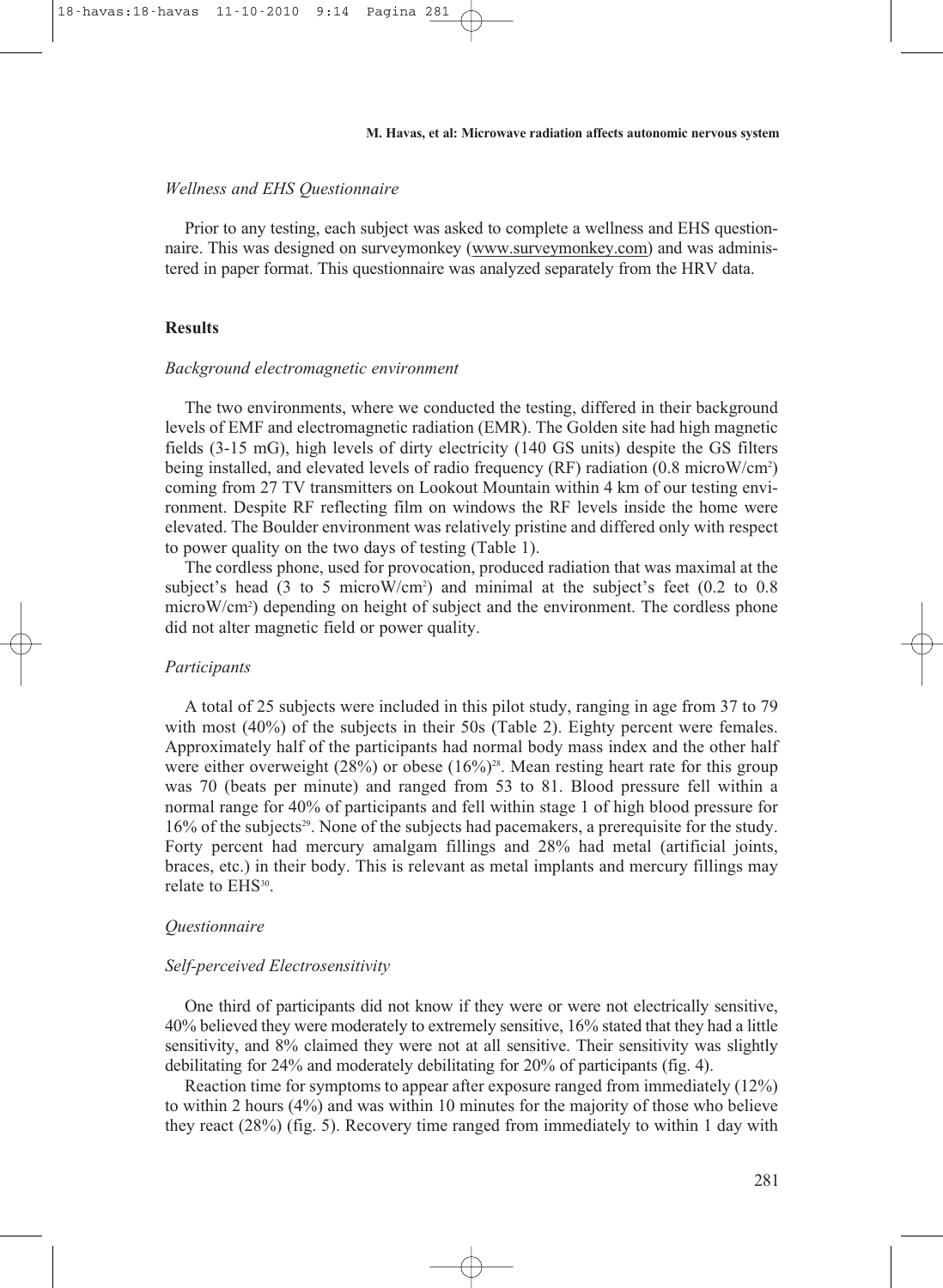|                             |                     | #              | $\frac{0}{0}$ |
|-----------------------------|---------------------|----------------|---------------|
| Gender                      | Male                | 5              | 20%           |
|                             | Female              | 20             | 80%           |
| Age                         | Mean and Range      | 60 years       | $37-79$ years |
| Age Class                   | 20s                 | 1              | $4\%$         |
|                             | 30s                 | 1              | $4\%$         |
|                             | 40s                 | $\overline{2}$ | 8%            |
|                             | 50s                 | 10             | 40%           |
|                             | 60s                 | 5              | 20%           |
|                             | 70s                 | 7              | 28%           |
| $BMI^a$                     | obese               | 4              | 16%           |
|                             | overweight          | 7              | 28%           |
|                             | normal              | 13             | 52%           |
|                             | underweight         | 1              | $4\%$         |
| Resting Heart Rate          | Mean and Range      | 70 bpm         | $53-81$ bpm   |
| Blood Pressure <sup>b</sup> | Normal              | 10             | 40%           |
|                             | Pre-hypertension    | 11             | 44%           |
|                             | High Blood Pressure | 4              | 16%           |
| Metal in Body               | Pace maker          | $\theta$       | $0\%$         |
|                             | Mercury fillings    | 10             | 40%           |
|                             | Other metal         | 7              | 28%           |

**Table 2 -** Information about participants

 $a<sup>a</sup>BMI = Body Mass Index based on height and weight<sup>28</sup>$ 

<sup>b</sup>Blood Pressure (BP) according to National Heart Lung and Blood Institute (nd)<sup>29</sup>

only 4% claiming to recover immediately. Several participants noted that the rate of reaction and recovery is a function of the severity of their exposure and their state of health. The more intense the exposure the more rapid their response and the slower their rate of recovery. These results may have a bearing on the provocation study as we are testing an immediate reaction/recovery response  $(\sim 3$  minutes) to a moderate intensity exposure (3 to 5  $\mu$ W/cm<sup>2</sup>) and the percent that claims to respond quickly is low among this group.

### *Symptoms*

The most common symptoms of exposure to electrosmog, as identified by this group of participants, included poor short-term memory, difficulty concentrating, eye problems, sleep disorder, feeling unwell, headache, dizziness, tinnitus, chronic fatigue and heart palpitations (fig. 6, upper graph). Of the symptoms commonly associated with EHS, heart palpitations (10<sup>th</sup>), rapid heartbeat (18<sup>th</sup>), arrhythmia (21<sup>st</sup>), and slower heartbeat  $(23<sup>rd</sup>)$  are the only ones we would be able to identify with HRV testing. For most participants who claim to react, reactions are mild to moderate.

All of the symptoms, except high blood pressure, arrhythmia, and slower heartbeat, were experienced several times per day (daily) or several times per week (weekly) by at least one or more participants. The patterns for symptom severity and frequency are similar (fig. 6, upper *vs* lower graph). Some of the symptoms (feeling unwell, pain, chronic fatigue, gas/bloat, skin problems) were experienced several times each month (monthly) may relate to menses in pre-menopausal or peri-menopausal women (16 women).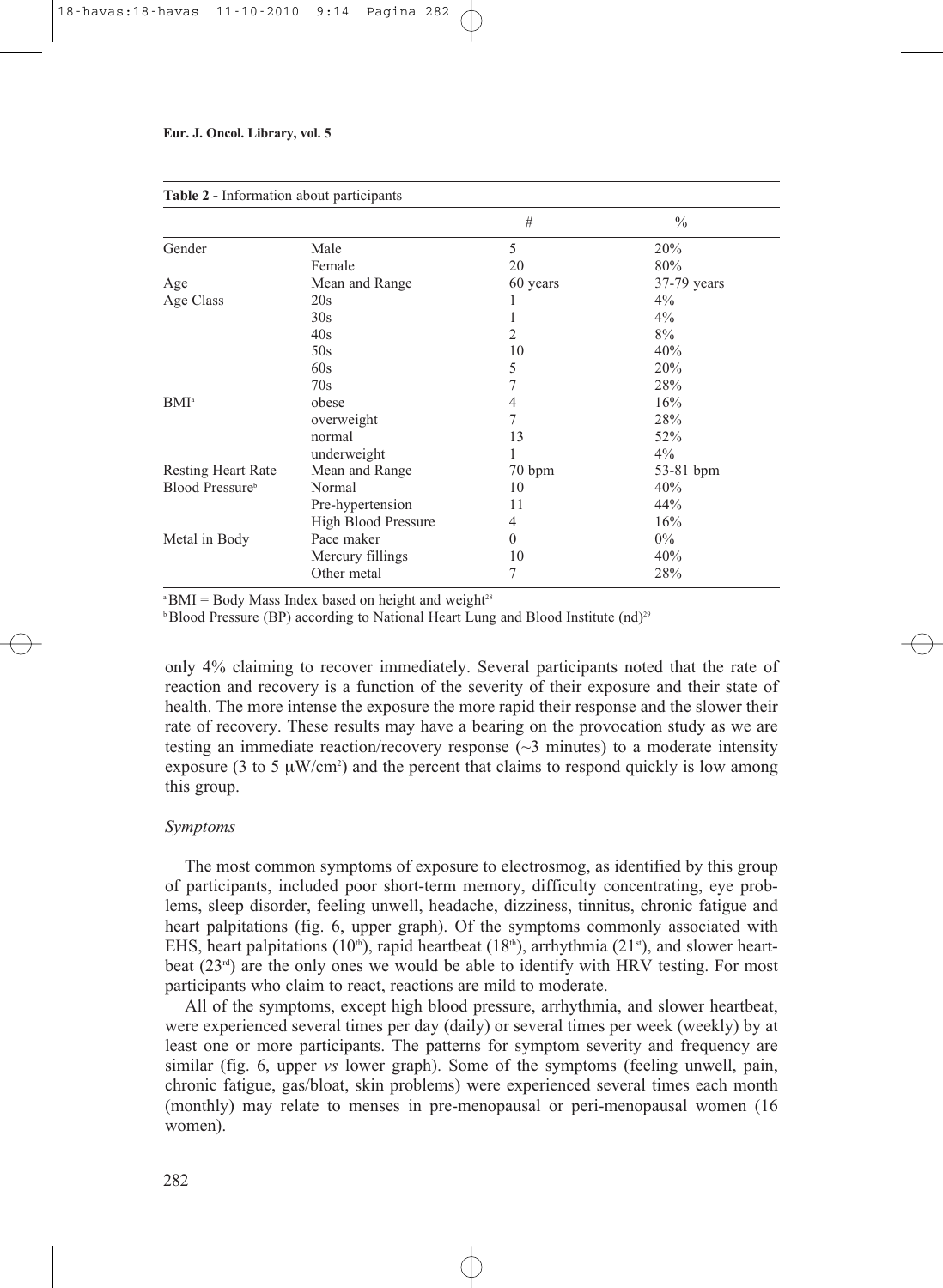

**Fig. 4.** Self-proclaimed electrosensitivity of participants (n=25)

A large percentage of participants had food allergies (64%), mold/pollen/dust allergies (48%), pet allergies (20%), and were chemically sensitive (36%) (fig. 7).

Some also had pre-existing health/medical conditions (fig. 8). The top five were anxiety (28%); hypo-thyroidism (24%); autoimmune disorder (20%), depression (16%) and high blood pressure (16%). Note these may be self-diagnosed rather than medically diagnosed conditions.

#### *Objects contributing or associated with adverse health symptoms*

Among the objects identified as contributing to adverse health symptoms, tube fluorescent lights were at the top of the list with more than 40% of participants reacting *often* or *always* (fig. 9). The next 4 items on the list (antennas, cell phones, Wi-Fi, cordless phones) all emit microwave radiation. According to this figure 16% of subjects respond to cordless phones *often* or *always* and their responses may include headaches, dizziness, depression, which we are unable to monitor with HRV.

Fifty-two percent stated they are debilitated by their sensitivity, 24% slightly, 20% moderately, and 8% severely. Some have difficult shopping, which may relate to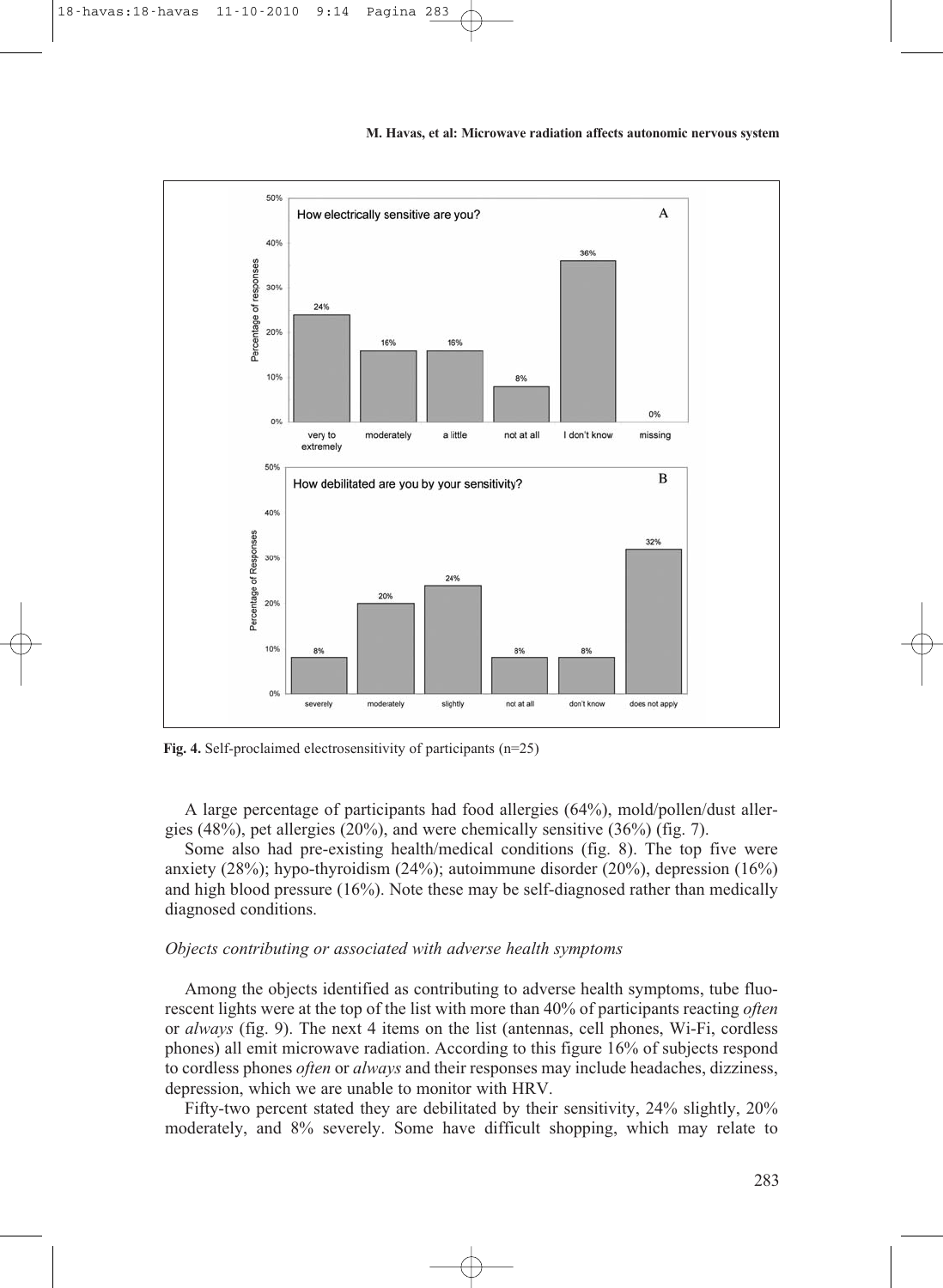

**Fig. 5.** Self-proclaimed response time of participants to electro-stress and recovery (n=25)

lighting in stores. Others have difficulty flying or traveling by car, perhaps due to microwave exposure on highways and in airplanes. A few subjects are unable to use mobile phones and computers and are unable to watch television. Some are unable to wear jewelry because it irritates the skin and/or watches because they often malfunction (fig. 7).

# *EHS and person's EMF*

The body voltage, as measured by the potential difference between the subject and the electrical ground, differed at the two sites. Subjects at Golden had much higher values than those at Boulder. This was also the case for the high and low frequency electric field and for the HF and LF magnetic field (Table 3). Galvanic skin response was highly variable among subjects prior to testing and did not relate to either sensitivity or the environment. There was no association between any of the EMF measurements (body voltage, GSR, electric field or magnetic field) that we conducted prior to testing and EHS of the subjects tested. In a follow-up study it would be useful to monitor each person's EMF before, during, and after exposure.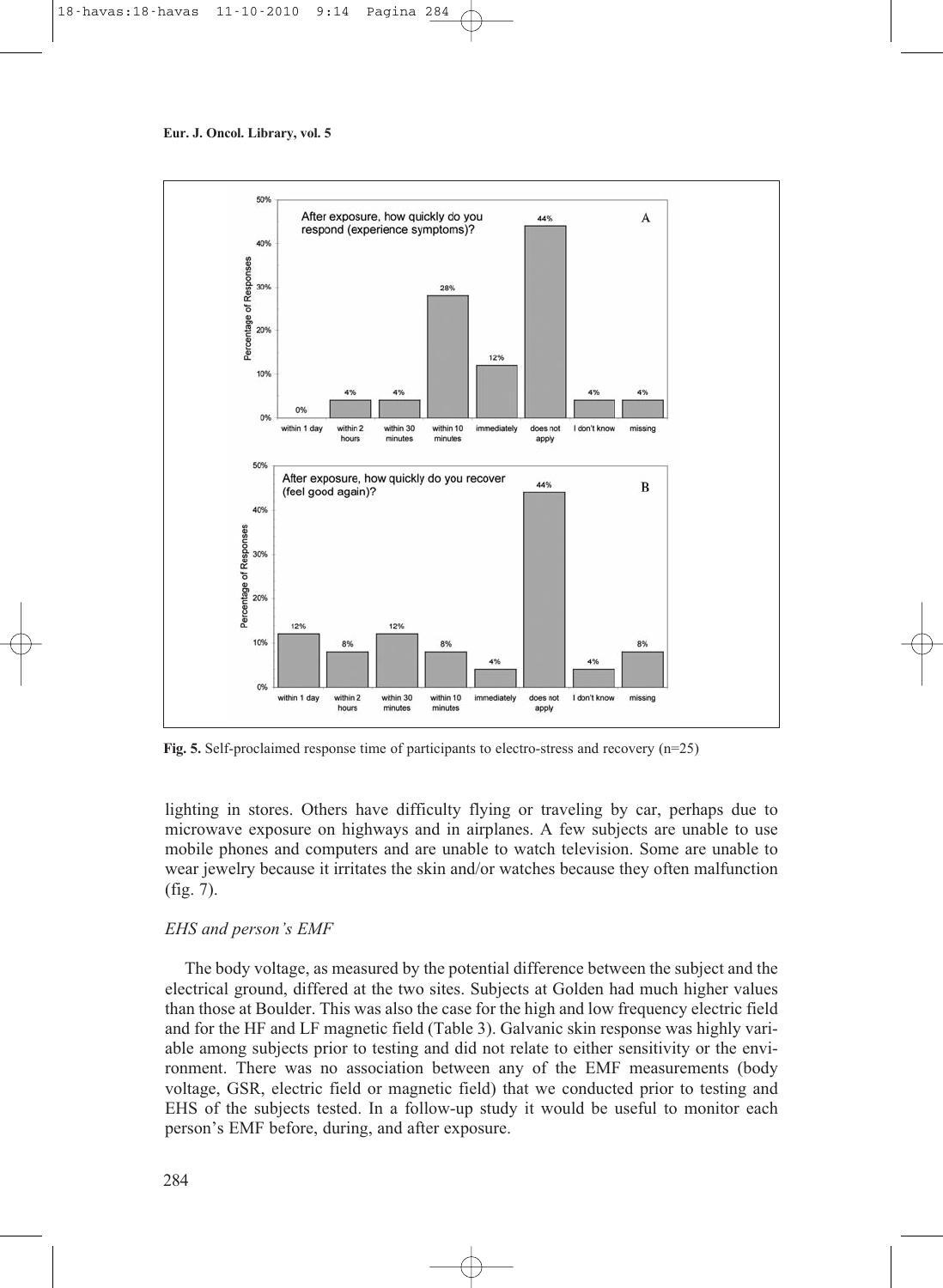



**Fig. 6.** Severity and frequency of symptoms associated with electrosmog exposure (n=25)

## *Blind assessment of responses: orthostatic HRV provocation HRV*

The Orthostatic HRV provided us with the state of the ANS and the relative fitness score of the individual prior to exposure, which is important for predicting the intensity outcome of exposure.

A summary of the orthostatic HRV (blinded analysis) along with the self-assessment and the provocation HRV (blinded and unblinded) are provide in Appendix A for each subject. For those individuals who had either a moderate or intense response, the blinded predictions show good agreement for stage of exposure and for intensity of exposure.

Based on the orthostatic test, those with high adaptive capacity had a lower probability of reacting to stress, but if they did react, their reaction would be moderate to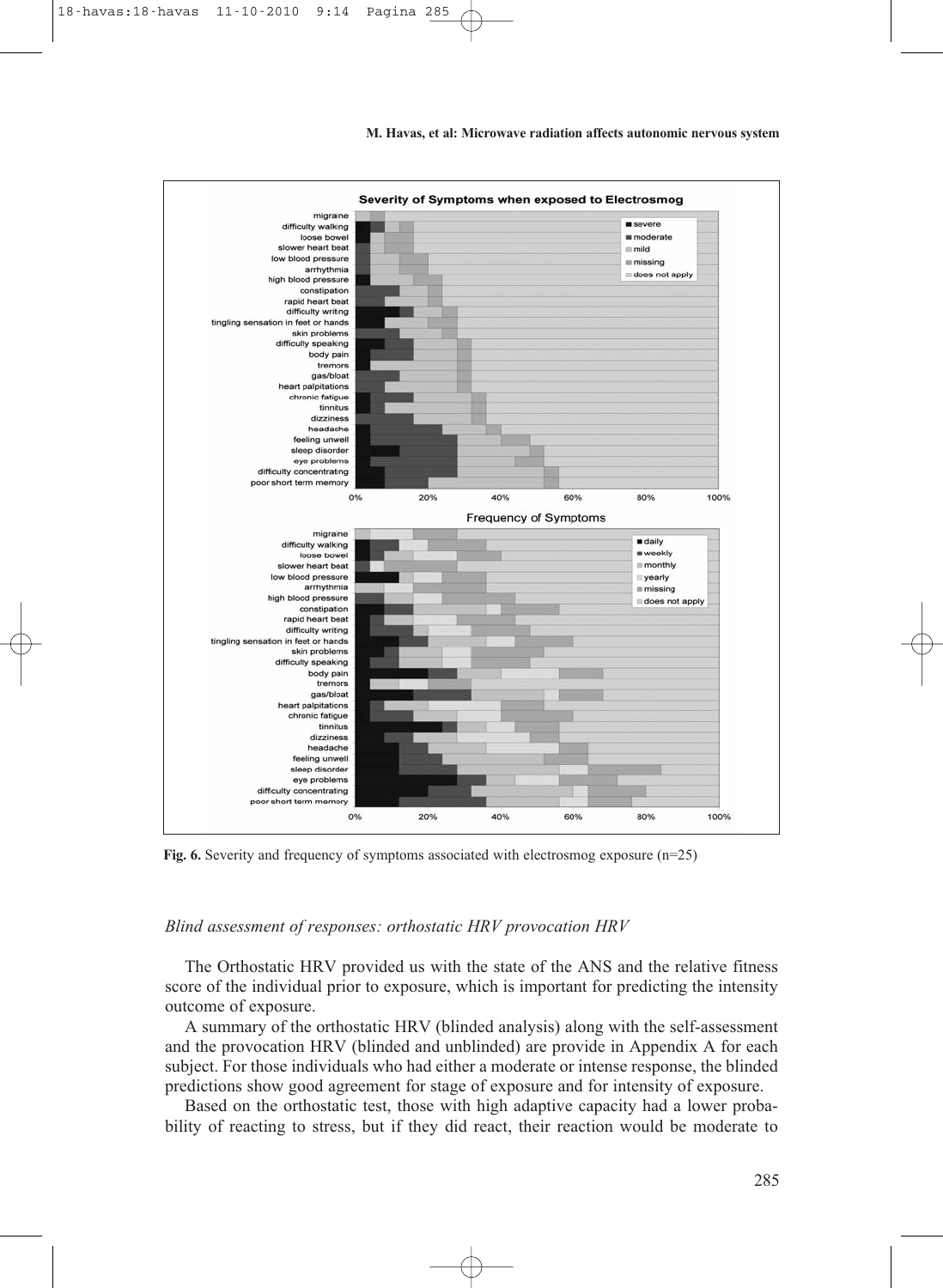

**Fig. 7.** Response to specific questions that may contribute to or be associated with electrical sensitivity  $(n=25)$ 



**Fig. 8.** Existing medical conditions of participants (n=25)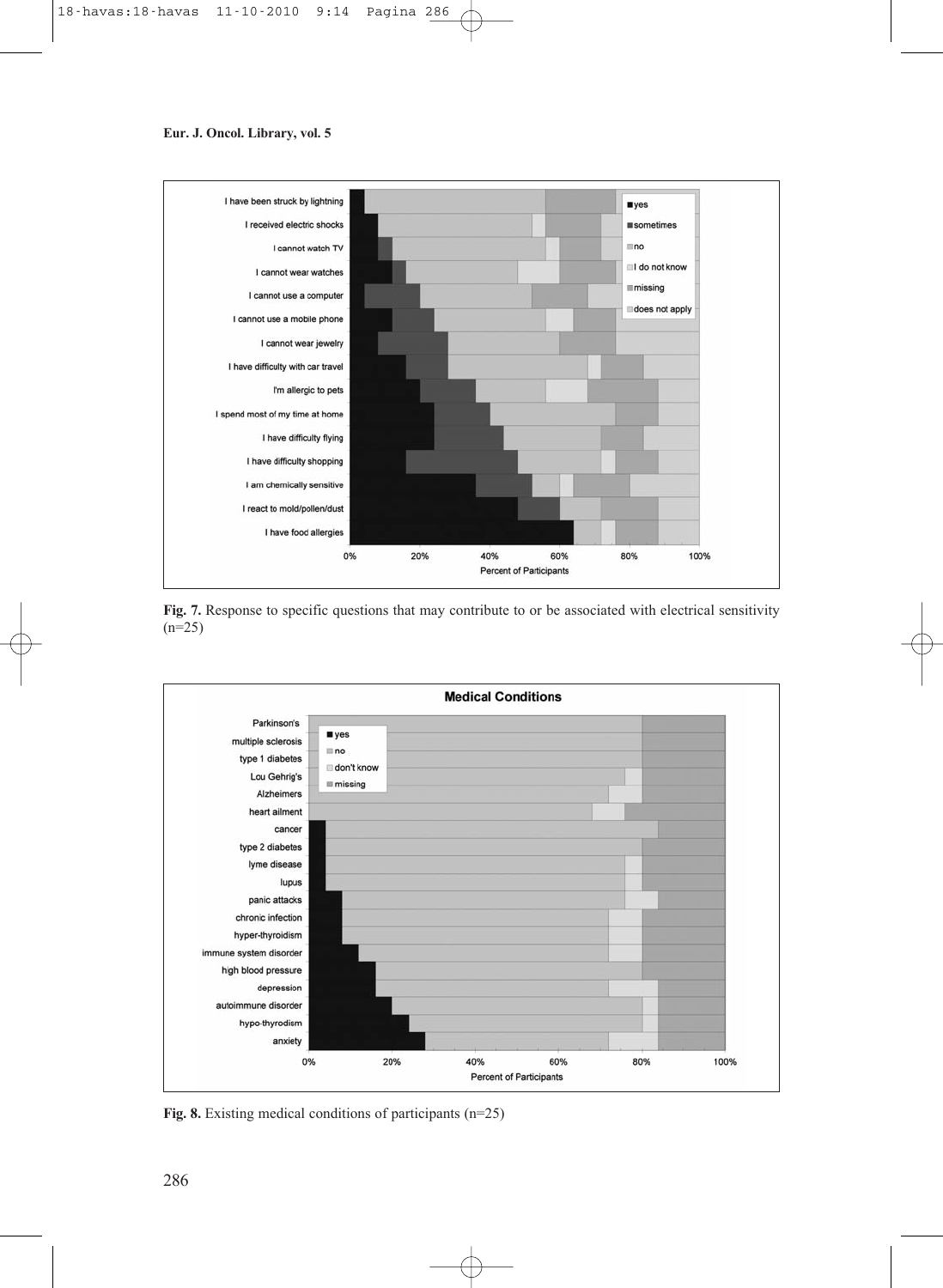

**Fig. 9.** Objects contributing to adverse health symptoms. Those marked with a dot generate microwave frequencies (n=25)

**Table 3 -** Personal electromagnetic environment (mean ± standard deviation) of subjects tested including galvanic skin response (GSR), body voltage, electric (E-field) and magnetic fields (M-field) at both high and low frequency (HF and LF)  $[^*P \leq 0.05]$ .

| Location                            | Date                             | <b>GSR</b><br>mV            | Body<br>Voltage<br>mV                                                                                                             | E-field<br>HF<br>mV | E-field<br>LF<br>mV | M-field<br>HF<br>mG            | M-field<br>LF<br>mG                                |
|-------------------------------------|----------------------------------|-----------------------------|-----------------------------------------------------------------------------------------------------------------------------------|---------------------|---------------------|--------------------------------|----------------------------------------------------|
| Golden<br>Boulder<br><b>Boulder</b> | 10/16/08<br>10/20/08<br>10/21/08 | $3.2 \pm 2.5$ $0.5 \pm 0.5$ | $3.5 \pm 1.8$ $3.4 \pm 0.5^*$ $88 \pm 85^*$ $333 \pm 71^*$ $4.6 \pm 5.7^*$<br>$4.1 \pm 1.3$ $0.2 \pm 0.1$ $2 \pm 0.8$ $57 \pm 50$ | $13 \pm 33$         | $63 \pm 94$         | $0.2 \pm 0.6$<br>$0.1 \pm 0.4$ | $17 \pm 14*$<br>$2.7 \pm 0.7^*$<br>$1.7 \pm 0.6^*$ |

intense. Conversely, those with low adaptive capacity had a higher probability of reacting but they didn't always have the energy to react and hence their reactions would be mild.

# *Provocation HRV*

Most of the subjects (15/25, 60%) did not respond appreciable to the MW radiation generated by the cordless phone when it was plugged into a live outlet. The rhythmogram was unchanged and the heart rate, parasympathetic and sympathetic tone remained constant (figs. 3, 10, 12).

However, 10 subjects (40%) did respond to the MW challenge. Fig. 13 shows the response for six of those 10. Response and the recovery were immediate. MW provoca-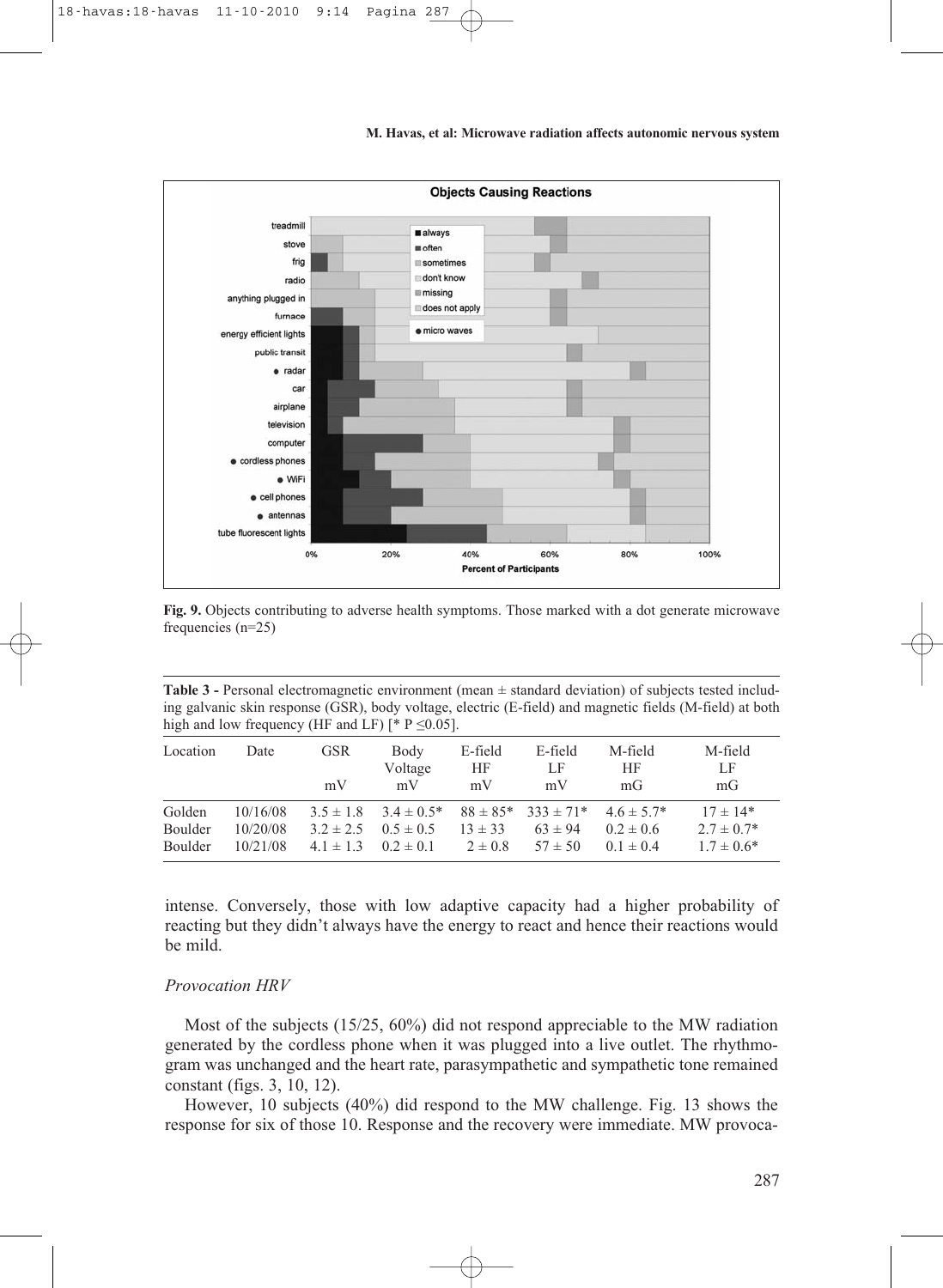

**Fig. 10.** Continuous monitoring of HRV during provocation part of this study for one subject who was non-reactive



**Fig. 11.** Continuous monitoring of HRV during provocation part of this study for one subject who reacted to the MW radiation from a digital cordless 2.4 GHz phone

tion differed noticeably compared with sham exposure. Heart rate increased significantly for four of the subjects, resulting in tachycardia for three. The heart rate for subject 25 jumped from 61 bpm to 154 bpm (with real provocation) and returned to 64 bpm (with sham provocation) (fig. 11). The increase in heart rate was accompanied by up regulation of the SNS and down regulation of the PSNS during cordless phone exposure for four subjects in Table 4 (fig. 13). Response of the one subject (Subject 27) was paradoxical in that the heart rate increased from 72 to 82 bpm during which time the parasympathetic tone increased and the sympathetic tone remained constant.

Fig. 14 shows the range of responses of some non- or slightly reactive subjects to provocation.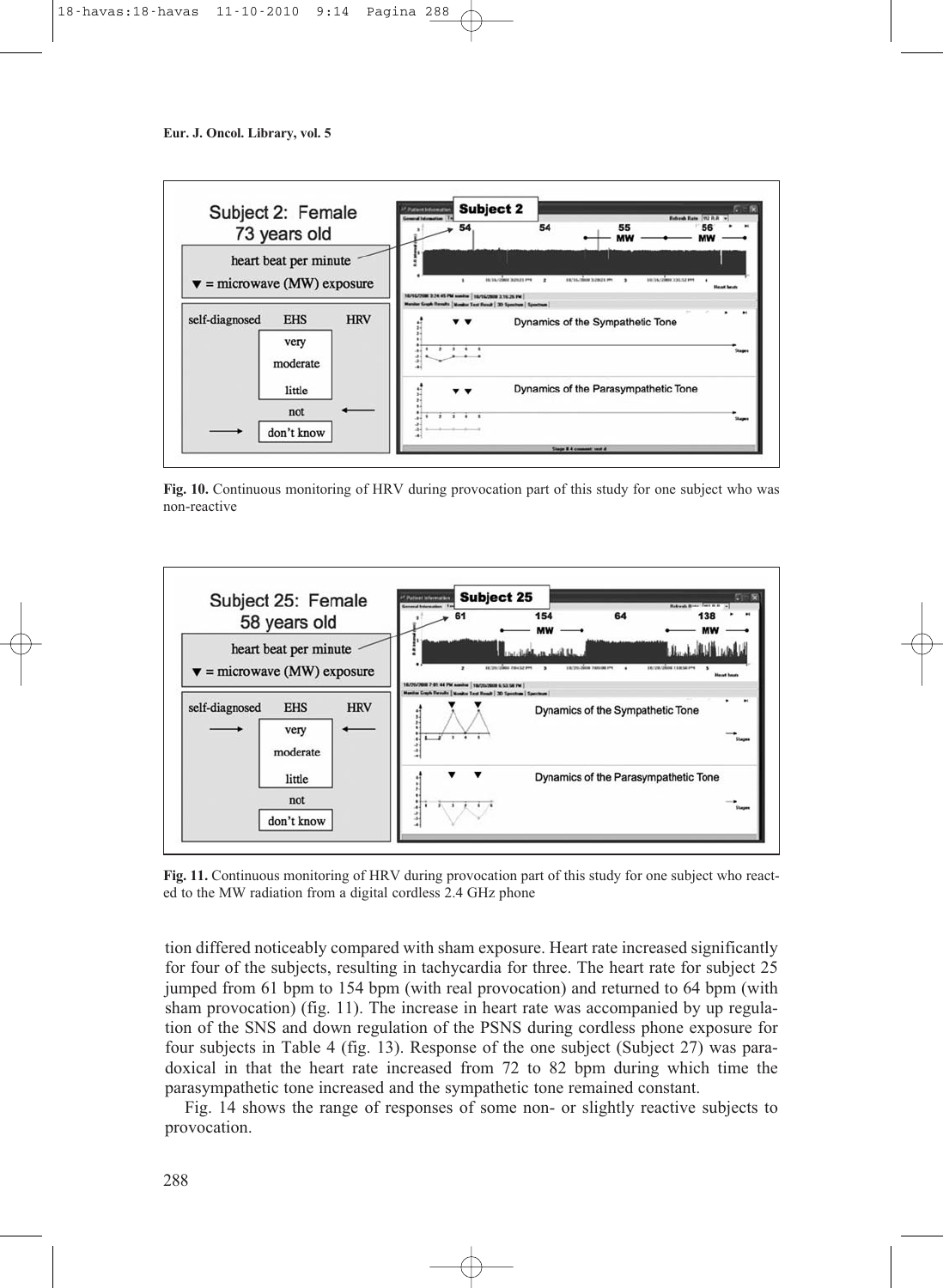| <b>EHS</b> | Subject EHS    |                   |          |                 | Heart Rate (bpm)       |    |                |                  |                        |                | Sympathetic Response Parasympathetic Response |                |                        |                  |
|------------|----------------|-------------------|----------|-----------------|------------------------|----|----------------|------------------|------------------------|----------------|-----------------------------------------------|----------------|------------------------|------------------|
|            |                | Code Ranked bgrnd |          | pre             | $\overline{\text{MW}}$ |    | post bgrnd     | pre              | $\overline{\text{MW}}$ |                | post bgrnd                                    | pre            | $\overline{\text{MW}}$ | post             |
| Intense    | 25             | $\mathbf{1}$      | 61       | 61              | 154                    | 64 | $-1$           | $-1$             | $\overline{4}$         | $\mathbf{0}$   | $\mathbf{0}$                                  | $\mathbf{0}$   | $-4$                   | $-1$             |
|            | 17             | $\overline{2}$    | 66       | 68              | 122                    | 66 | $\mathbf{0}$   | $\overline{0}$   | $\overline{4}$         | $\mathbf{0}$   | $\mathbf{0}$                                  | $-2$           | $-3$                   | $\boldsymbol{0}$ |
|            | 26             | 3                 | 59       | 61              | 106                    | 61 | $-1$           | $-1$             | 3                      | $\theta$       | 1                                             | $\overline{2}$ | $-3$                   | 1                |
|            | 27             | $\overline{4}$    | 72       | nd              | 82                     | 69 | $\mathbf{0}$   | nd               | $\mathbf{0}$           | $\mathbf{0}$   | $-3$                                          | nd             | $\overline{2}$         | $-2$             |
| Moderate   | 5              | 5                 | 66       | 66              | 66                     | 65 | $\mathbf{1}$   | 1                | 3                      | $\mathbf{0}$   | $-1$                                          | $-1$           | $-3$                   | $-1$             |
|            | 9              | 6                 | 77       | 75              | 75                     | 73 | $\mathbf{1}$   | 1                | $\theta$               | $\mathbf{1}$   | $-2$                                          | $\theta$       | $-3$                   | $-1$             |
|            | 3              | $\tau$            | 48       | 50              | 53                     | nd | $\overline{2}$ | $-2$             | $\mathbf{0}$           | nd             | $\overline{2}$                                | $\theta$       | $\mathbf{0}$           | nd               |
|            | 16             | 8                 | 61       | nd              | 62                     | 63 | $\mathbf{0}$   | nd               | $-2$                   | $\mathbf{0}$   | $-2$                                          | nd             | $-2$                   | $-2$             |
|            | 8              | 9                 | 81       | nd              | 81                     | 80 | $\mathbf{1}$   | nd               | $\mathbf{1}$           | 1              | $\boldsymbol{0}$                              | nd             | $-2$                   | $-1$             |
|            | 10             | 10                | 69       | 68              | 70                     | 70 | $\theta$       | $\mathbf{0}$     | $\theta$               | $\theta$       | $-2$                                          | $-2$           | $-3$                   | $-1$             |
| Mild       | $\sqrt{2}$     | 11                | 54       | 54              | 55                     | 56 | $-2$           | $-3$             | $-2$                   | $-2$           | $-3$                                          | $-3$           | $-3$                   | $-3$             |
|            | 23             | 12                | 59       | nd              | 58                     | 60 | $-1$           | nd               | $\boldsymbol{0}$       | $-2$           | $-2$                                          | nd             | $-2$                   | $-3$             |
|            | 12             | 13                | 71       | nd              | 69                     | 74 | $\mathbf{0}$   | nd               | $\mathbf{1}$           | $\overline{0}$ | $-1$                                          | nd             | $-1$                   | $-1$             |
|            | 18             | 14                | 60       | 61              | 61                     | 61 | $-2$           | $-1$             | $-2$                   | $-1$           | $-3$                                          | $-3$           | $-3$                   | $-2$             |
|            | 19             | 15                | 63       | 62              | 62                     | 61 | $-1$           | $\mathbf{0}$     | $-1$                   | $-1$           | $-3$                                          | $-3$           | $-3$                   | $-2$             |
|            | 6              | 16                | 65       | 66              | 66                     | 65 | $\mathbf{0}$   | $\mathbf{0}$     | $\mathbf{0}$           | $\mathbf{0}$   | $-3$                                          | $-3$           | $-4$                   | $-3$             |
|            | $\overline{4}$ | 17                | 61       | 62              | 61                     | 61 | $-2$           | $-1$             | $-1$                   | $-2$           | $-3$                                          | $-2$           | $-3$                   | $-2$             |
|            | 24             | 18                | 71       | 72              | 71                     | 69 | $\theta$       | $\mathbf{0}$     | $\theta$               | $\theta$       | $-3$                                          | $-2$           | $-1$                   | $-2$             |
| None       | $\mathbf{1}$   | 19                | 71       | 70              | 71                     | 71 | $\mathbf{0}$   | $\boldsymbol{0}$ | $\boldsymbol{0}$       | 1              | $-3$                                          | $-1$           | $-1$                   | $-1$             |
|            | 11             | 20                | 57       | nd              | 57                     | 58 | $\mathbf{0}$   | nd               | $\mathbf{0}$           | $\overline{0}$ | 3                                             | nd             | 3                      | $\overline{2}$   |
|            | 21             | 21                | 78       | 78              | 78                     | nd | 1              | 1                | $\mathbf{1}$           | nd             | $-2$                                          | $-3$           | $-3$                   | nd               |
|            | 7              | 22                | 70       | 71              | 70                     | 69 | $\theta$       | $\mathbf{0}$     | $\mathbf{0}$           | $\theta$       | $-3$                                          | $-3$           | $-3$                   | $-3$             |
|            | 14             | 23                | 69       | 68              | 67                     | 66 | $\theta$       | $\mathbf{0}$     | $\mathbf{0}$           | $\theta$       | $-1$                                          | $-2$           | $-2$                   | $-1$             |
|            | 20             | 24                | 67       | nd              | 66                     | 66 | $\mathbf{0}$   | nd               | $\mathbf{0}$           | $\mathbf{0}$   | $-1$                                          | nd             | $-1$                   | $-1$             |
|            | 13             | 25                | 80       | 78              | 76                     | nd | $\mathbf{1}$   | $\mathbf{1}$     | $\mathbf{1}$           | nd             | $-3$                                          | $-2$           | $-2$                   | nd               |
|            |                | Response          |          | Mean Heart Rate |                        |    |                |                  | Mean Sympathetic       |                | Mean Parasympathetic                          |                |                        |                  |
|            |                |                   | (bmp)    |                 |                        |    |                |                  | Response               |                |                                               |                | Response               |                  |
|            |                | Intense           |          | 63              | 116                    | 65 | $-0.5$         | $-0.7$           | 2.8                    | 0.0            | $-0.5$                                        | 0.0            | $-2.0$                 | $-0.5$           |
|            |                | Moderate          | 67       | 65              | 68                     | 70 | 0.8            | 0.0              | 0.3                    | 0.4            | $-0.8$                                        | $-0.8$         | $-2.2$                 | $-1.2$           |
|            |                | Mild              | 63       | 63              | 63                     | 63 | $-1.0$         | $-0.8$           | $-0.6$                 | $-1.0$         | $-2.6$                                        | $-2.7$         | $-2.5$                 | $-2.3$           |
|            |                | None              | 70<br>66 | 73              | 69                     | 66 | 0.3            | 0.4              | 0.3                    | 0.2            | $-1.4$                                        | $-2.2$         | $-1.3$                 | $-0.8$           |
|            |                | All               |          | 66              | 74                     | 66 | $-0.1$         | $-0.3$           | 0.4                    | $-0.2$         | $-1.5$                                        | $-1.7$         | $-2.0$                 | $-1.4$           |

**Table 4 -** Real-time monitoring of heart rate, sympathetic and parasympathetic tone before, during, and after exposure to a 2.4 GHz digital cordless phone radiating 3-5 microW/cm2

Note:

EHS categories described in text: bgrnd = background; pre=sham exposure before real exposure;

MW=microwave exposure; post=sham exposure after real exposure; nd=no data

The pre- and post-MW cordless phone response (SNS & PSNS) differed significantly for this group (fig. 15) with up regulation of the SNS and down regulation of the PSNS with MW exposure and the reverse for post-MW exposure suggesting a recovery phase.

The severe and moderate responders had a much higher LF/HF ratio than those who either did not respond or had a mild reaction to the MW exposure from the cordless phone (fig. 16B). This indicates, yet again, a stimulation of the SNS (LF) and a down-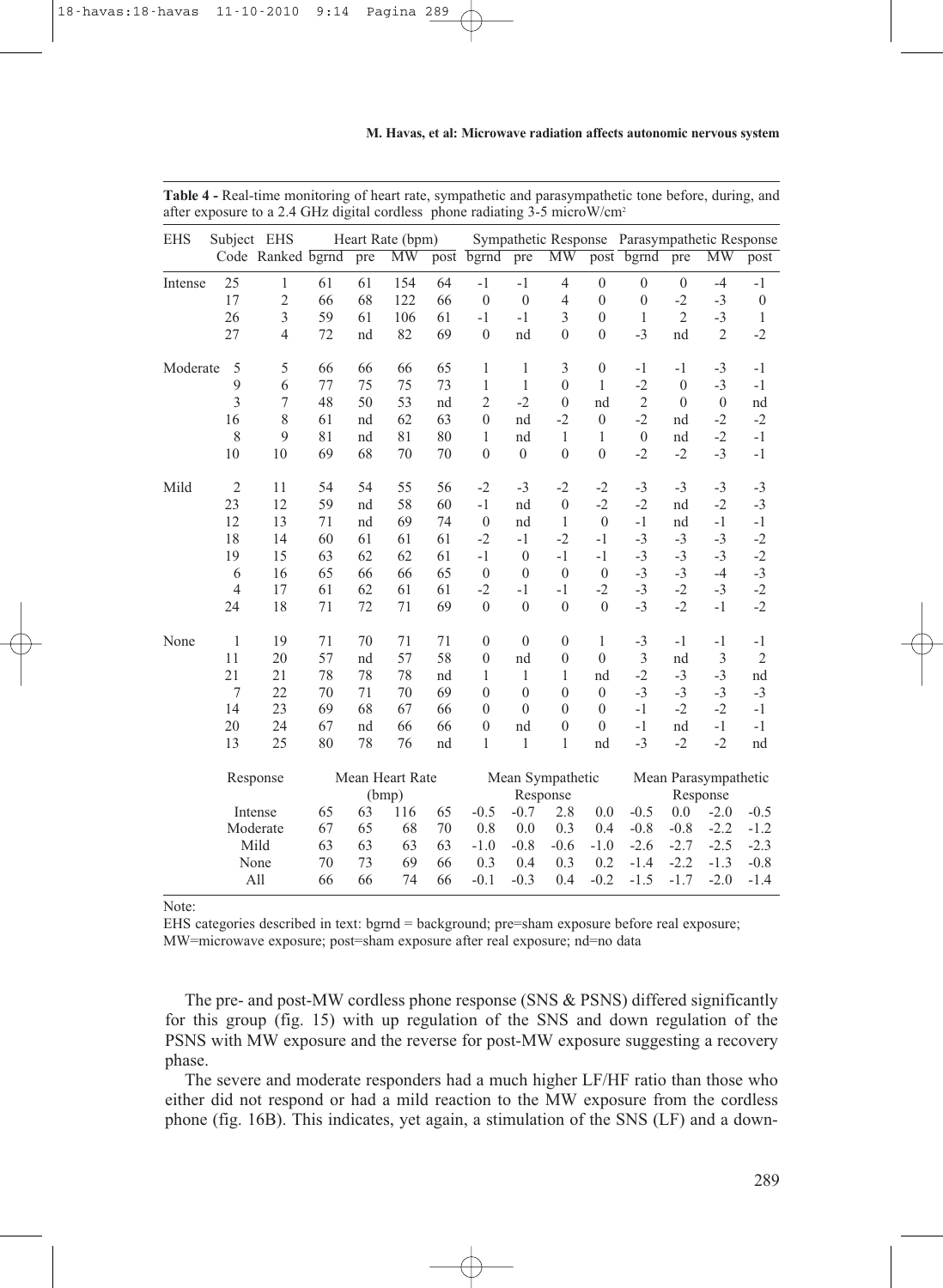

**Fig. 12.** Subject 7: no changes in heart rate, sympathetic, and parasympathetic tone before, during, and after blind provocation with a 2.4 GHz cordless phone generating exposure of 3 to 5 microW/cm<sup>2</sup>

regulation of the PSNS (HF). The up regulation was greater for LF2 than for LF1 (fig. 16A).

Based on self-assessment and the results from the provocation study, 2 subjects (8%) underestimated their sensitivity and 5 subjects (20%) overestimated their sensitivity to the cordless phone provocation. However, only two of the 5 claim to experience mild heart palpitations and only one of those responds "sometimes" to cordless phones.

## **Discussion**

The most intriguing result in this study is that a small group of subjects responded immediately and dramatically to MW exposure generated by a digital cordless DECT phone with blinded exposure. Heart rate (HR) increased significantly for 4 subjects (16%) (10 to 93 beats per minute) and the sympathetic/parasympathetic balance changed for an additional 6 subjects (24%) while they remained in a supine position. This is the first study documenting such a dramatic change brought about immediately and lasting as long as the subject was exposed and is in sharp contrast to the provocation studies reviewed by Levallois<sup>5</sup>, Rubin *et al.*<sup>14</sup>, and Bergqvist *et al.*<sup>31</sup>. Authors of these reviews generally conclude that they were unable to establish a relationship between low or high frequency fields and electromagnetic hypersensitivity (EHS) or with symptoms typically occurring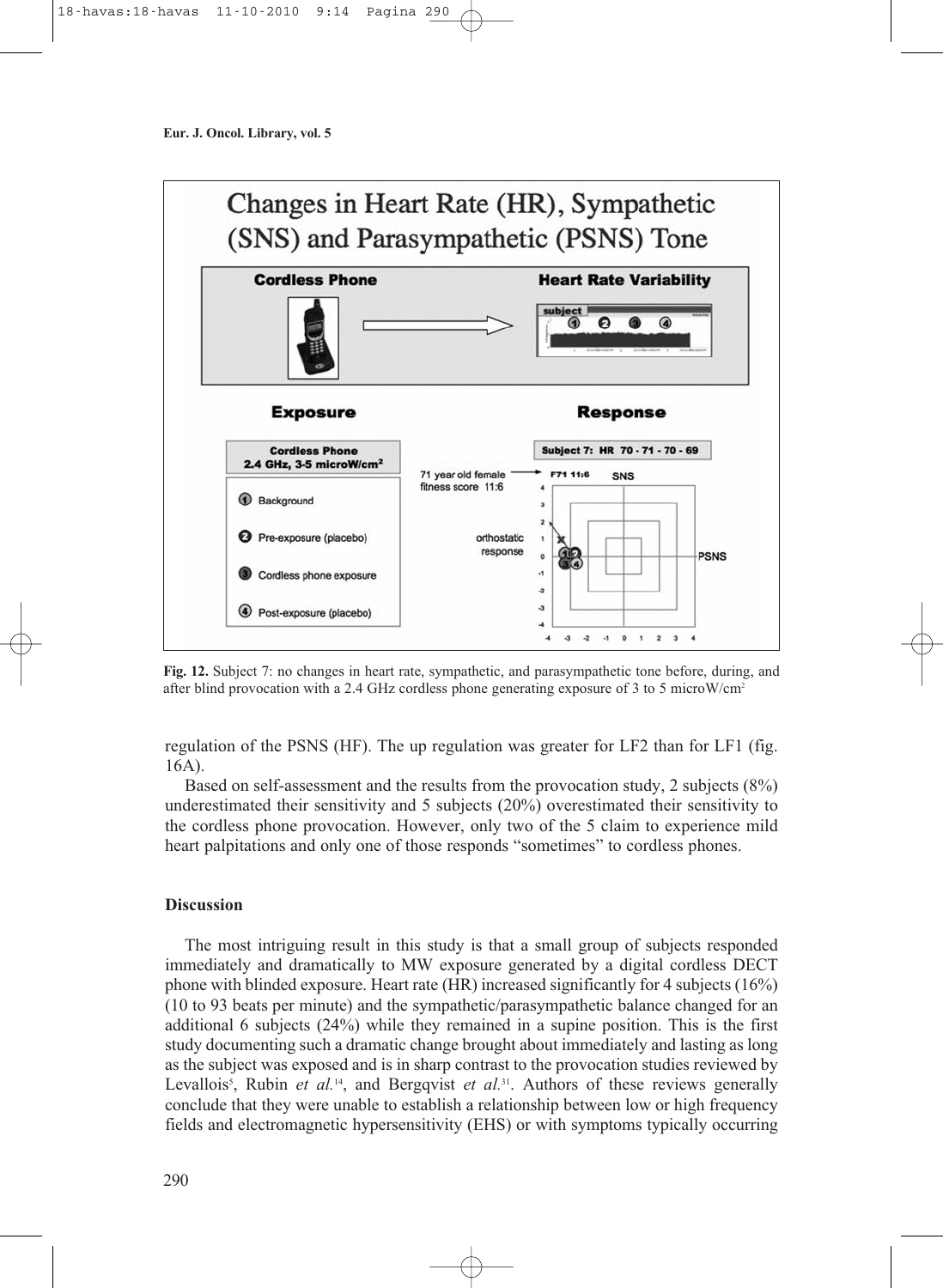

**Fig. 13.** Reactive Subjects: changes in heart rate, sympathetic, and parasympathetic tone before, during, and after blind provocation with a 2.4 GHz cordless phone that generates exposure of 3 to 5 microW/cm2

among such afflicted individuals. Furthermore, several studies report no effect of mobile phones (various exposure conditions) on human HRV-parameters<sup>32-39</sup>.

Our results clearly show a causal relationship between pulsed 100 Hz MW exposure and changes in the ANS that is physiological rather than psychological and that may explain at least some of the symptoms experienced by those sensitive to electromagnetic frequencies. Dysfunction of the ANS can lead to heart irregularities (arrhythmia, palpitations, flutter), altered blood pressure, dizziness, nausea, fatigue, sleep disturbances, profuse sweating and fainting spells, which are some of the symptoms of EHS.

When the SNS (fight or flight response) is stimulated and the PSNS (rest and digest) is suppressed the body is in a state of arousal and uses more energy. If this is a constant state of affairs, the subject may become tired and may have difficulty sleeping (unable to relax because of a down regulated PSNS and/or up regulated SNS). Interestingly, Sandstrom<sup>40</sup> found a disturbed pattern of circadian rhythms of HRV and the absence of the expected HF (parasympathetic) power-spectrum component during sleep in persons who perceived themselves as being electrically hypersensitive.

If the dysfunction of the ANS is intermittent it may be experienced as anxiety and/or panic attacks, and if the vagus nerve is affected it may lead to dizziness and/or nausea.

Our results show that the SNS is up regulated (increase in LF) and the PSNS is down regulated (decrease in HF) for some of the subjects during provocation. The greatest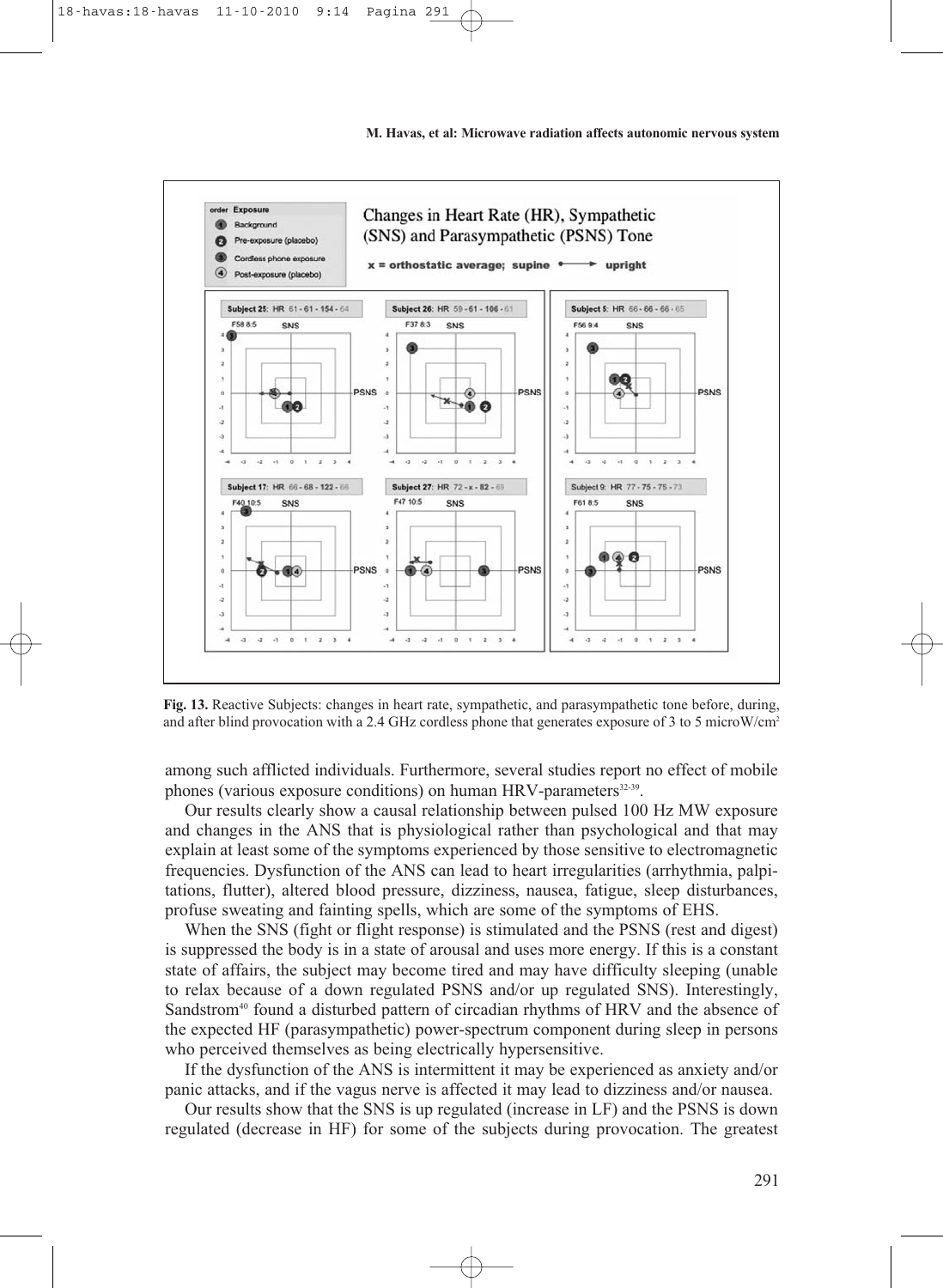

**Fig. 14.** Non or slightly reactive subjects: patterns of response for before, during, and after blind provocation with a 2.4 GHz cordless phone that generates exposure of 3 to 5 microW/cm2

increase is in LF2, which is the adrenal stress response, although LF1 also increases. We not know the degree to which this is due to the 100 Hz pulse, the MW carrier, or their combination.

Several studies lend support to our results.

Lyskov *et al.* <sup>41</sup> monitored baseline neurophysiological characteristics of 20 patients with EHS and compared them to a group of controls. They found that the observed group of patients had a trend to hypersympathotone, hyper-responsiveness to sensor stimulation and heightened arousal. The EHS group at rest had on average lower HR and HRV and higher LF/HF ratio than controls. We found that subjects with intense and moderate reactions to the MW provocation also had higher LF/HF ratios than those who did not respond.

Kolesnyk *et al.* <sup>42</sup> describes an "adverse influence of mobile phone on HRV" and Rezk *et al.* <sup>43</sup> reports an increase of fetal and neonatal HR and a decrease in cardiac output after exposure of pregnant women to mobile phones.

Andrzejak *et al*. <sup>44</sup> reports an increased parasympathetic tone and a decreased sympathetic tone after a 20-minute telephone-call. While these results are contrary to our findings, the effect of speaking cannot be ruled out in Andrzejak's study. In our study the subject remained in a supine position, silent and still during the testing.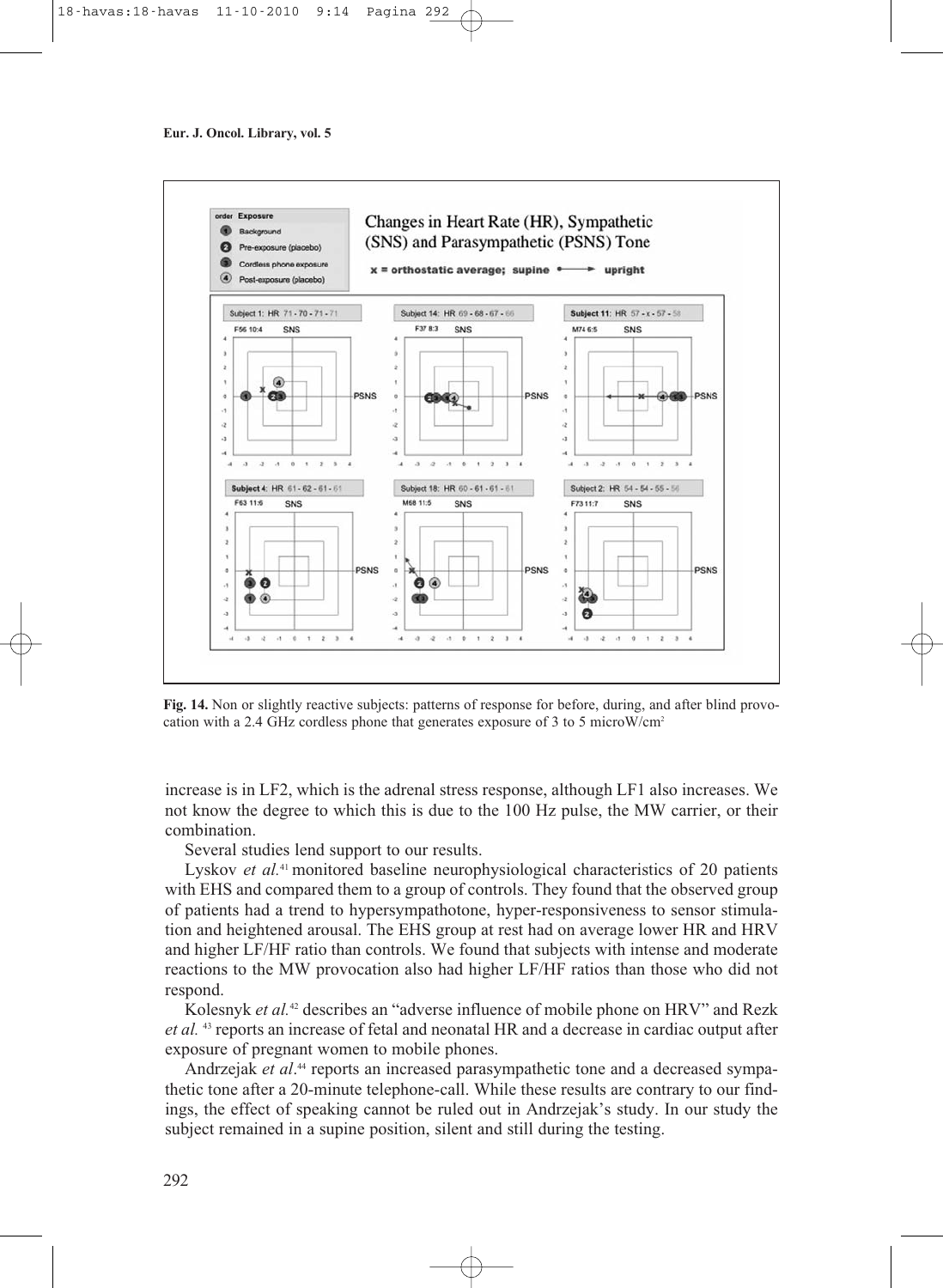

**Fig. 15.** Response of 25 subjects to blind provocation by a 2.4 GHz digital cordless phone that generates exposure of 3 to 5 microW/cm2



**Fig. 16.** A. Mean high frequency (parasympathetic) and low frequency (sympathetic) spectral distribution as a function of response intensity of 25 subjects exposed to a 2.4 GHz cordless phone. B. Low frequency  $(LF1 + LF2)$  to high frequency (HF) ratio for different exposures

Workers of radio broadcasting stations have an increased risk of disturbances in blood pressure and heart rhythm. They have a lower daily heart rate, a decreased HR variability, higher incidences of increased blood pressure and disturbances in parameters of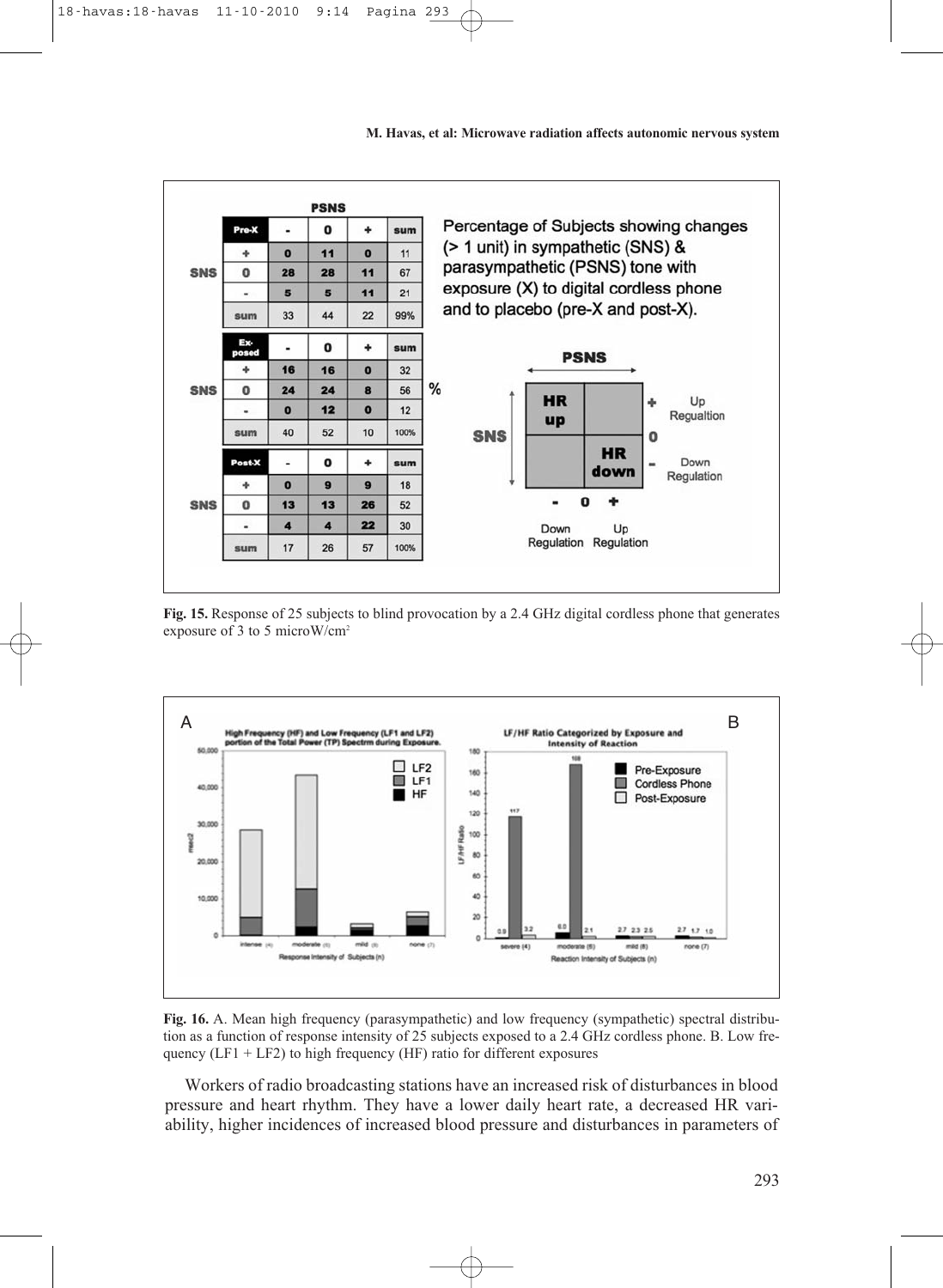diurnal rhythms of blood pressure and HR-all of no clinical significance, but showing a certain dysregulation of autonomic cardiac control 45-48 .

Bortkiewicz *et al.<sup>49</sup>* reported that exposure to AM radio frequency EMF within hygienic standards affects the functions of the ANS of workers. Workers had higher frequency of abnormalities in resting and 24-h ECG than controls and an increased number of heart rhythm disturbances (ventricular premature beats). As in our study, RF exposure was associated with a reduced HF power spectrum suggesting that the EMF field reduce the influence of the PSNS on circulatory function.

Several studies report changes in blood pressure with electromagnetic exposure<sup>50, 51</sup>. Others show an increase of oxidative stress and a decrease of antioxidative defensesystems in heart-tissue irradiated with 2.45 GHz and 900 MHz respectively<sup>52, 53</sup>. Still others show a stress-response reaction following exposure to radio frequency radiation either in the form of heat shock proteins (hsp) or changes in enzymatic activity. Irradiation of rats with a low-intensity-field (0.2-20 MHz) resulted in an increase of myocardial hsp7054 . Similarly 1.71 GHz MW exposure increased hsp70 in p53-deficient embryonic stem cells<sup>55</sup>. Abramov and Merkulova<sup>56</sup> report pulsed EMFs increase the enzymatic activity of acetylcholinesterase in the animal heart, which suppresses the parasympathetic and allows the sympathetic to dominate.

Most of the studies on humans, that did not show any effects of MW radiation in some of the studies mentioned above, were conducted with young, healthy subjects, giving rise to the question whether the experiments would have yielded different results with subjects with a "higher level of pathologic pre-load" and thus fewer possibilities to acutely compensate the possible stressor of radiation.

The studies on work-exposure to MW radiation were able to show different levels of effects on the cardiovascular system, and this could be interpreted as the necessity to remain regularly, repeatedly, and for a longer time under the influence of a certain EMF exposure, hence pointing out the great importance of the electromagnetic exposures in the work and home environment. Perhaps only chronic exposure to MW-EMF can influence various rhythms (e.g. cardiovascular biorhythms) sufficiently to cause detectable effects. Perhaps it is these individuals who become EHS and then respond to stressors if they have sufficient energy to mount a reaction.

In our study, half of those tested claimed to be moderately to extremely sensitive to electromagnetic energy and they ranged in age from 37 to 79 years old. The symptoms they identified are similar to those reported elsewhere and include poor short-term memory, difficulty concentrating, eye problems, sleep disorder, feeling unwell, headache, dizziness, tinnitus, chronic fatigue, and heart palpitations<sup>2, 7, 57</sup>.

The common devices attributed to stress generation included fluorescent lights, antennas, cell phones, Wi-Fi, and cordless phones. The last 4 items all emit MW radiation.

Many of those claiming to have EHS also had food allergies, mold/pollen/dust allergies and were chemically sensitive. With so many other sensitivities it is difficult to determine whether the sensitivity to electromagnetic energy is a primary disorder attributable to high and/or prolonged EM exposures or a secondary disorder brought about by an impaired immune system attributable to other stressors.

Interestingly, the younger participants (37 to 58) displayed the most intense responses presumably because they were healthy enough to mount a response to a stressor. Those who did not respond to the MW exposure were either not sensitive, or they had a low adaptive capacity coupled with a poor fitness score and did not have enough energy to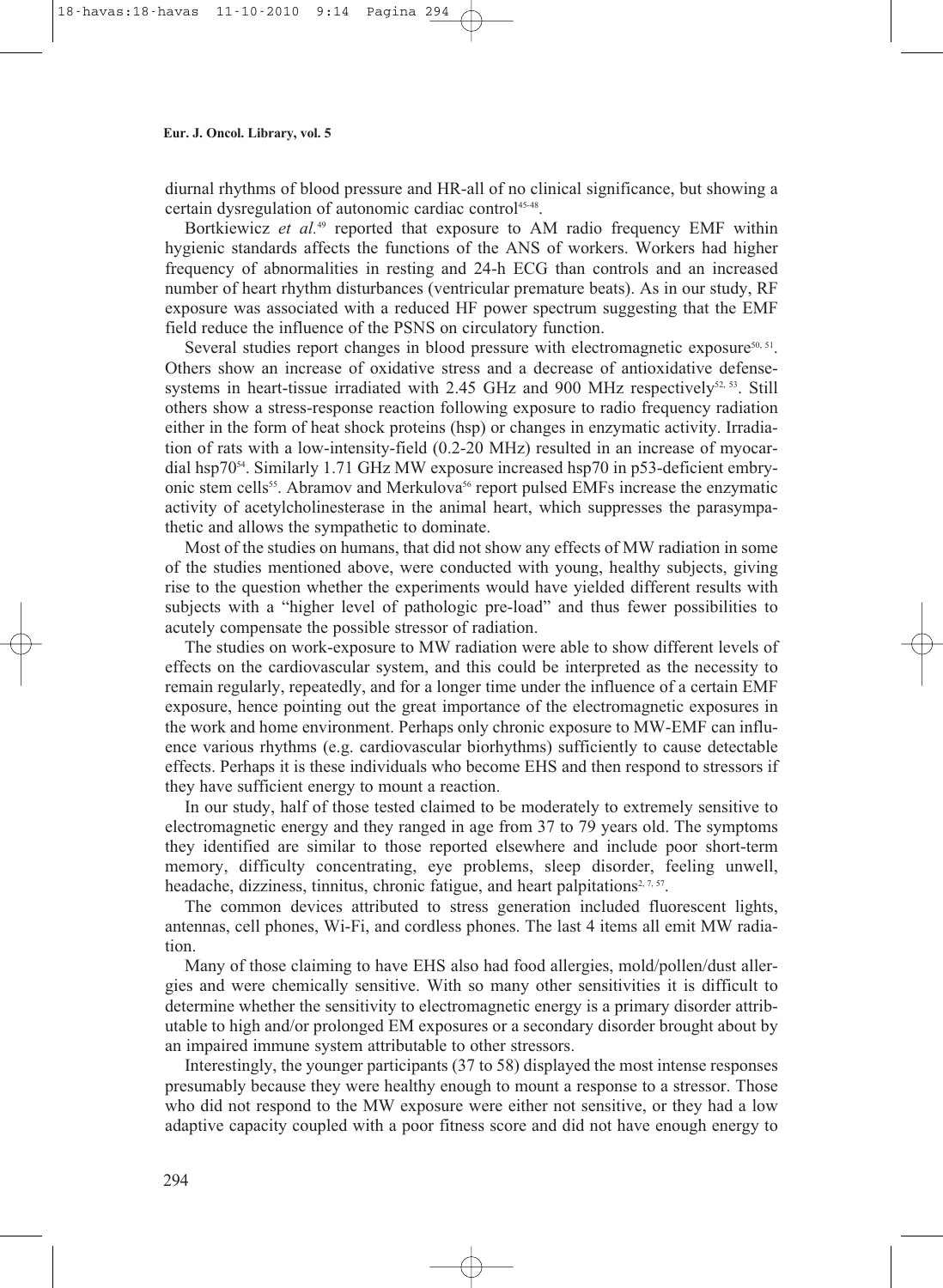mount a reaction. Orthostatic HRV combined with provocation monitoring may help distinguish these three types of responses (sensitive, not sensitive, non-responsive reactors).

The term EHS was deemed to imply that a causal relationship has been established between the reported symptoms and EMF exposure and for that reason the WHO<sup>8</sup> has labeled EHS as *Idiopathic Environmental Intolerance* (IEI) to indicate that it is an acquired disorder with multiple recurrent symptoms, associated with diverse environmental factors tolerated by the majority of people, and not explained by any known medical, psychiatric or psychological disorder. We think this labeling needs to be changed especially in light of this study.

# **Conclusions**

The orthostatic HRV provides information about the adaptive capacity of an individual based on fitness score and on the state of the SNS and PSNS. A person with high adaptive capacity is unlikely to respond to a stressor (because they are highly adaptive) but if they do respond the response is likely to be intense. Orthostatic HRV was able to predict the intensity of the response much better than the probability of a response to a stressor, which in this case was a 2.4 GHz digital cordless phone that generated a power density of 3 to 5 microW/cm2 .

Forty percent of those tested responded to the HRV provocation. Some experienced tachycardia, which corresponded to an up regulation of their SNS and a down regulation of their PSNS (increase in LF/HF ratio). This was deemed a severe response when the HR in supine subjects increased by 10 to 93 beats per minute during blinded exposure. HR returned to normal during sham exposure for all subjects tested. In total, 16% had a severe response, 24% had a moderate response (changes in SNS and/or PSNS but no change in HR); 32% had a slight response; and 28% were non-responders. Some of the non-responders were either highly adaptive (not sensitive) or non-responding reactors (not enough energy to mount a reaction). A few reactors had a potentiated reaction, such that their reaction increased with repeated exposure, while others showed re-regulation with repeated exposure.

These data show that HRV can be used to demonstrate a physiological response to a pulsed 100 Hz MW stressor. For some the response is extreme (tachycardia), for others moderate to mild (changes in SNS and/or PSNS), and for some there is no observable reaction because of high adaptive capacity or because of systemic neurovegetative exhaustion. Our results show that MW radiation affects the ANS and may put some individuals with pre-existing heart conditions at risk when exposed to electromagnetic radiation to which they are sensitive.

This study provides scientific evidence that some individuals may experience arrhythmia, heart palpitations, heart flutter, or rapid heartbeat and/or vasovagal symptoms such as dizziness, nausea, profuse sweating and syncope when exposed to electromagnetic devices. It is the first study to demonstrate such a dramatic response to pulsed MW radiation at 0.5% of existing federal guidelines (1000 microW/cm2 ) in both Canada and the US.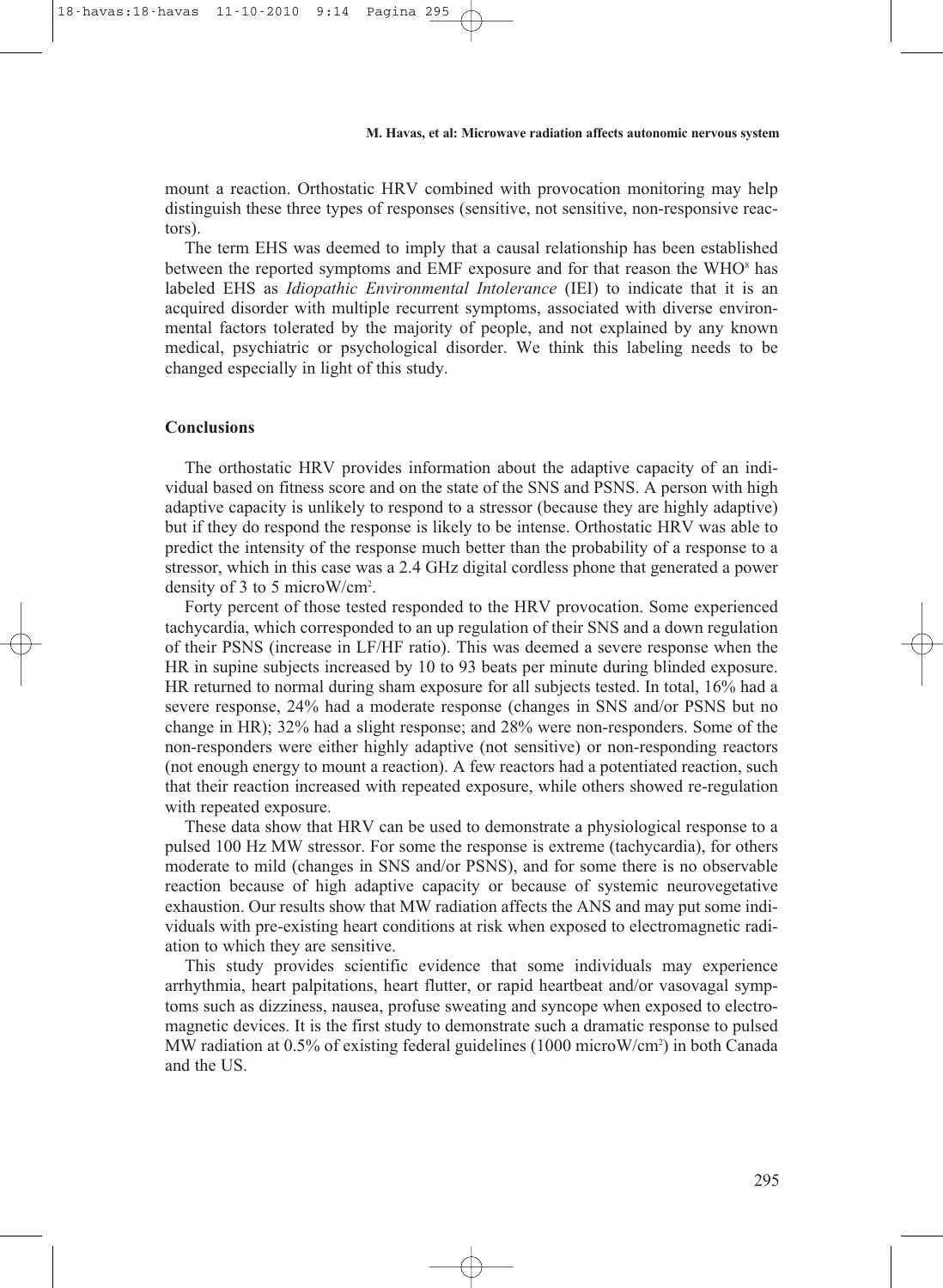# **Acknowledgements**

We thank those who offered their homes for testing and those who volunteered to be tested. Special thanks goes to Evelyn Savarin for helping with this research.

# **References**

- 1. Hallberg O, Oberfeld G. Letter to the Editor: Will we all become electrosensitive? Electromagn Biol Med 2006; 25: 189-91.
- 2. Firstenberg A. Radio wave packet. President, cellular phone taskforce. 2001; http://www.good healthinfo.net/radiation/radio\_wave\_packet.pdf
- 3. Eltiti S, Wallace D, Zougkou K, *et al*. Development and evaluation of the electromagnetic hypersensitivity questionnaire. Bioelectromagnetics 2007; 28: 137-51.
- 4. Hillert L, Berglind N, Arnetz BB, *et al.* Prevalence of self-reported hypersensitivity to electric or magnetic fields in a population-based questionnaire survey. Scand J Work Environ Health 2002; 28(1): 33-41.
- 5. Levallois P. Hypersensitivity of human subjects to environmental electric and magnetic field exposure: a review of the literature. Environ Health Perspect 2002; 110 (suppl 4): 613-8.
- 6. Johansson O. Electrohypersensitivity: State-of-the-art of a functional impairment. Electromagn Biol Med 2006; 25: 245-58.
- 7. Schooneveld H, Kuiper J. Electrohypersensitivity (EHS) in the Netherlands. A questionnaire survey. 2<sup>nd</sup> graphical edition. Stichting EHS (Dutch EHS Foundation), 2008, 23.
- 8. Mild KH, Repacholi M, van Deventer E (eds). Electromagnetic Hypersensitivity. Proceedings International Workshop on EMF Hypersensitivity Prague, Czech Republic October 25-27, 2004, 196.
- 9. Havas M, Olstad A. Power quality affects teacher wellbeing and student behavior in three Minnesota Schools. Sci Total Environ 2008; 402(2-3): 157-62.
- 10. Havas M. Dirty electricity: an invisible pollutant in schools. Feature Article for Forum Magazine, Ontario Secondary School Teachers' Federation (OSSTF), 2006; Fall.
- 11. Havas M. Electromagnetic hypersensitivity: biological effects of dirty electricity with emphasis on diabetes and multiple sclerosis. Electromagn Biol Med 2006; 25: 259-68.
- 12. Havas M. Dirty electricity elevates blood sugar among electrically sensitive diabetics and may explain brittle diabetes. Electromagn Biol Med 2008; 27(2): 135-46.
- 13. Rea WJ, Pan Y, Fenyves EJ, *et al*. Electromagnetic field sensitivity. J Bioelectr 1991; 10: 241- 56.
- 14. Rubin GJ, Das Munshi J, Wessely S. Electromagnetic hypersensitivity: a systematic review of provocation studies. Psychosom Med 2005; 67: 224-32.
- 15. Santini R, Santini P, Danze JM. Study of the health of people living in the vicinity of mobile phone base stations:  $1$ <sup>st</sup> influence of distance and sex. Pathol Biol 2002; 50: S369-73.
- 16. Granlund R, Lind J. Black on White: voices and witnesses about electro-hypersensitivity, the Swedish Experience. 2<sup>nd</sup> Internet Edition Oct 3, 2004. Translation: J. Ganellen; Diagrams: J. Rennerfelt © Mimers Brunn Kunskapsförlaget, Sweden. mimersbrunn@spray.se
- 17. IGUMED. Freiburger Appeal. nterdisziplina re Gesellschaft fur Umweltmedizin e. Bergseestr. Bad Sackingen, October 9 2002, 57, 79713. igumed@gmx.de
- 18. Haumann T, Sierck P. Nonstop pulsed 2.4 GHz radiation inside US homes.  $2<sup>nd</sup>$  International Workshop on Biological Effects of Electromagnetic Fields, 7-11 Oct. 2002.
- 19. Singer DH, Martin GJ, Magid N, *et a*l. Low heart rate variability and sudden cardiac death. J Electrocardiol 1988; 21: S46-55.
- 20. Cerutti S. Power spectrum analysis of heart rate variability signal in the diagnosis of diabetic neuropathy, IEEE Engineering in Medicine and Biology Society 11<sup>th</sup> Annual International Conference, 1989, 12-13.
- 21. Hayano J. Decreased magnitude of heart rate spectral components in coronary artery disease. Circulation 1990; 81: 1217-24.
- 22. Muhlnickel B. The value of heart rate frequency variability in the prognostic evaluation of patients with severe cerebral injuries. Anaesthesiol Reanim 1990; 15: 342-50.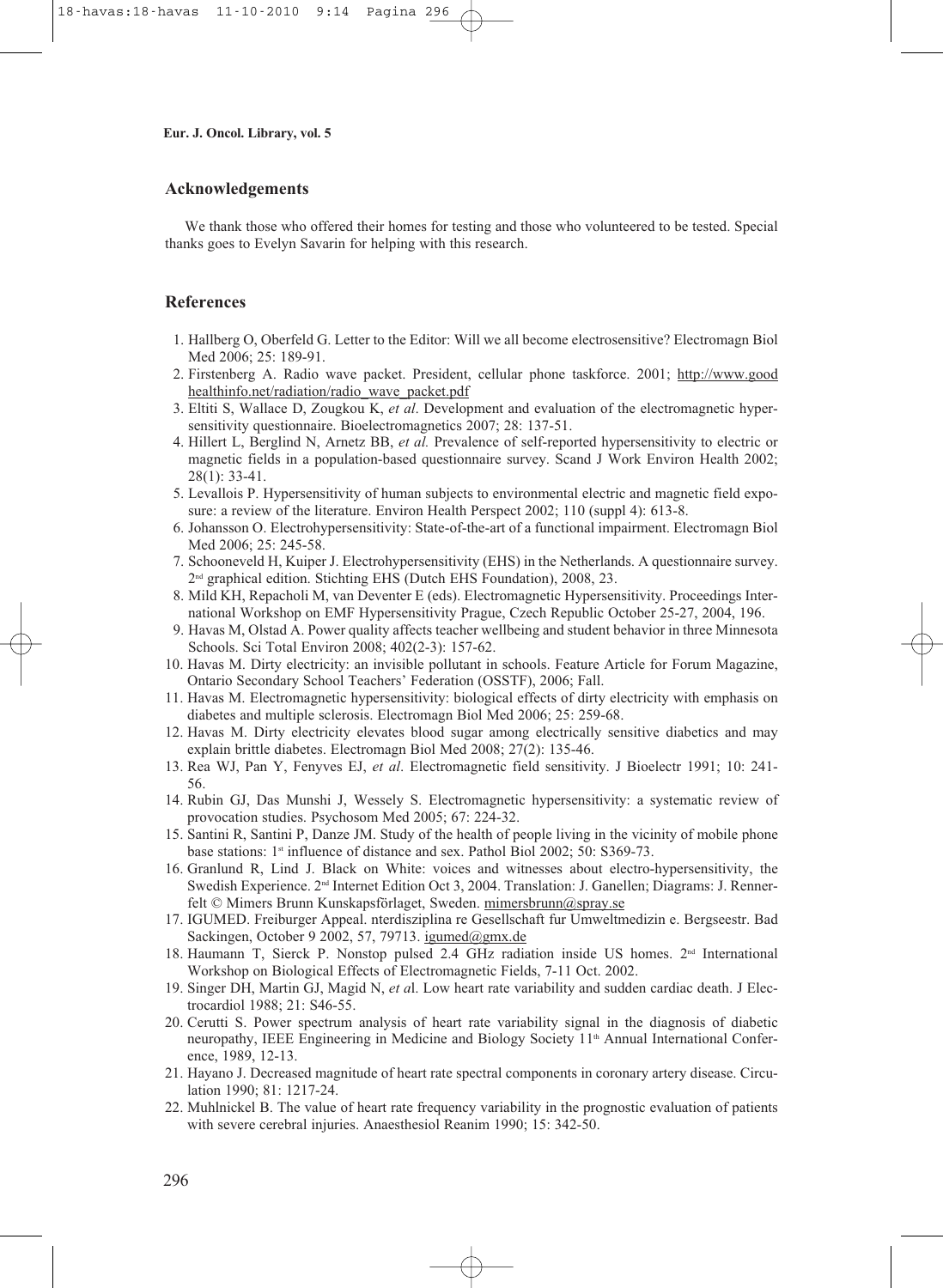- 23. Van Ravenrwaaij-Arts CM, Kollee LA, Hopman JC, *et al*. Heart rate variability. Ann Int Med 1993; 118: 436-47.
- 24. Camm AJ, Malik M. Guidelines, heart rate variability, standards of measurement, physiological interpretation, and clinical use. Task Force of the European Society of Cardiology and the North American Society of Pacing and Electrophysiology. Eur Heart J 1996; 17: 354-81.
- 25. Riftine A. Nervexpress. System Guide and User's Manual. Heart Rhythm Instruments Inc., 2002, 72. Metuchen NJ. www.nervexpress.com.
- 26. Riftine A. Quantitative assessment of the autonomic nervous system based on heart rate variability analysis theoretical review of the nerve-express system with sample cases. Theoretical Review and Clinical Use 2005; 43 pp. www.intelwave.net
- 27. Graham MH. A microsurge meter for electrical pollution research. Memorandum No. UCB/ERL M03/3, 19 February 2003, Electronics Research Laboratory, College of Engineering, University of California, Berkeley.
- 28. NHLBI. High Blood Pressure. National Heart Lung and Blood Institute, Diseases and Conditions Index. November 2008. http://www.nhlbi.nih.gov/health/dci/Diseases/Hbp/HBP\_WhatIs.html.
- 29. NHLBI. National Heart Lung and Blood Institute, Obesity Education Initiative, Calculate our Body Mass Index. No date; http://www.nhlbisupport.com/bmi/
- 30. Mortazavi SM, Daiee E, Yazdi A, *et al*. Mercury release from dental amalgam restorations after magnetic resonance imaging and following mobile phone use. Pak J Biol Sci 2008; 11(8): 1142-6.
- 31. Bergqvist U, Vogel E (eds). Possible health implications of subjective symptoms and electromagnetic fields. A report prepared by a European group of experts for the European Commission, DG V, Swedish: National Institute for Working Life, 1997; 135 pp.
- 32. Mann K, Röschke J, Connemann B, *et al*. No effects of pulsed high-frequency electromagnetic fields on heart rate variability during human sleep. Neuropsychobiology 1998; 38: 251-6.
- 33. Röschke J, Mann K, Connemann B. Cardiac autonomic activity during sleep under the influence of radiofrequency electromagnetic fields. Somnologie 2005; 9: 180-4.
- 34. Wilén J, Johansson A, Kalezic N, *et al*. Psychophysiological tests and provocation of subjects with mobile phone related symptoms. Bioelectromagnetics 2006; 27: 204-14.
- 35. Atlasz T, Kellényi L, Kovács P, *et al*. The application of surface plethysmography for heart rate variability analysis after GSM radiofrequency exposure. J Biochem Biophys Methods 2006; 69: 233-6.
- 36. Parazzini M, Ravazzani P, Tognola G, *et al*. Electromagnetic fields produced by GSM cellular phones and heart rate variability. Bioelectromagnetics 2007; 28: 122-9.
- 37. Barker AT, Jackson PR, Parry H, *et al*. The effect of GSM and TETRA mobile handset signals on blood pressure, catechol levels and heart rate variability. Bioelectromagnetics 2007; 28: 433-8.
- 38. Johansson A, Forsgren S, Stenberg B, *et al*. No effect of mobile phone-like RF exposure on patients with atopic dermatitis. Bioelectromagnetics 2008; 29: 353-62.
- 39. Ahamed VI, Karthick NG, Joseph PK. Effect of mobile phone radiation on heart rate variability. Comput Biol Med 2008; 38: 709-12.
- 40. Sandstrom M, Lyskov E, Hornsten R, *et al*. Holter ECG monitoring in patients with perceived electrical hypersensitivity. Int J Psychophysiol 2003; 49: 227-35.
- 41. Lyskov E, Sandström M, Hansson Mild K. Neurophysiological study of patients with perceived 'electrical hypersensitivity'. Int J Psychophysiol 2001; 42: 233-41.
- 42. Kolesnyk I, Zhulinsky M, Abramov VO, *et al*. Effect of mobile phone electromagnetic emission on characteristics of cerebral blood circulation and neurohumoral regulations in humans. Fiziol Zh 2008; 54: 90-3.
- 43. Rezk AY, Abdulqawi K, Mustafa RM, *et al*. Fetal and neonatal responses following maternal exposure to mobile phones. Saudi Med J 2008; 29: 218-23
- 44. Andrzejak R, Poreba R, Poreba M, *et al*. The influence of the call with a mobile phone on heart rate variability parameters in healthy volunteers. Ind Health 2008; 46: 409-17.
- 45. Bortkiewicz A, Zmylony M, Gadzicka E, *et al*. Evaluation of selected parameters of circulatory system function in various occupational groups exposed to high frequency electromagnetic fields. II. Electrocardiographic changes. Med Pr 1996; 47: 241-52.
- 46. Bortkiewicz A, Zmylony M, Gadzicka E, *et al*. Ambulatory ECG monitoring in workers exposed to electromagnetic fields. J Med Eng Technol 1997; 21: 41-6.
- 47. Gadzicka E, Bortkiewicz A, Zmylony M, *et al*. Evaluation of selected functional circulation param-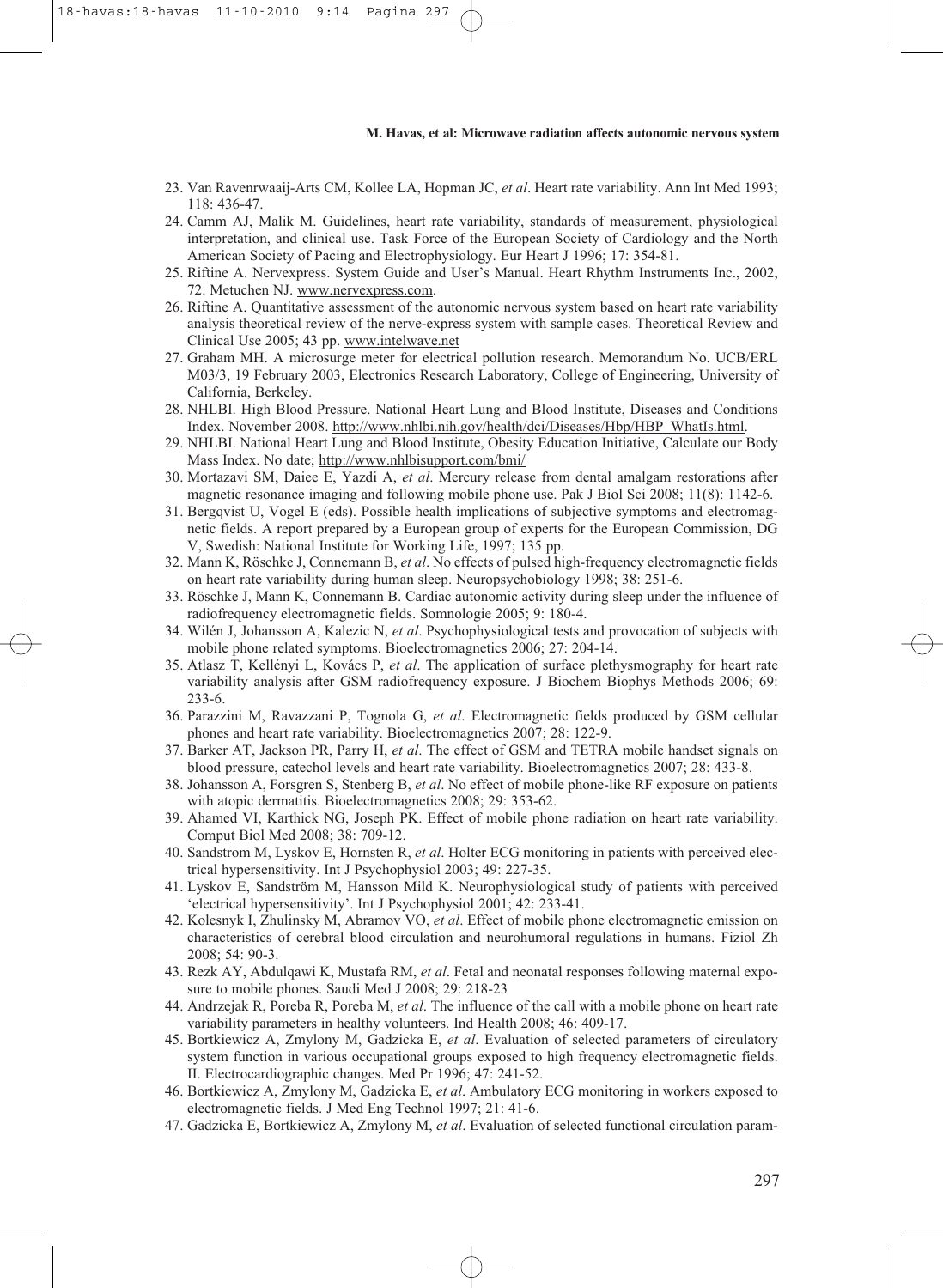eters of workers from various occupational groups exposed to electromagnetic fields of high frequency. III. 24-h monitoring of arterial blood pressure (ABP). Med Pr 1997; 48: 15-24.

- 48. Szmigielski S, Bortkiewicz A, Gadzicka E, *et al*. Alteration of diurnal rhythms of blood pressure and heart rate to workers exposed to radiofrequency electromagnetic fields. Blood Press Monit 1998; 3: 323-30.
- 49. Bortkiewicz A, Gadzicka E, Zmylony M. Heart rate variability in workers exposed to mediumfrequency electromagnetic fields. J Auton Nerv Syst 1996; 59: 91-7.
- 50. Lu ST, Mathur SP, Akyel Y, *et al*. Ultrawide-band electromagnetic pulses induced hypotension in rats. Physiol Behav 1999; 65: 753-61.
- 51. Li BF, Guo GZ, Ren DQ, *et al*. Electromagnetic pulses induce fluctuations in blood pressure in rats. Int J Radiat Biol 2007; 83: 421-9.
- 52. Kim MJ, Rhee SJ. Green tea catechins protect rats from microwave-induced oxidative damage to heart tissue. J Med Food 2004; 7: 299-304.
- 53. Ozguner F, Altinbas A, Ozaydin M, *et al*. Mobile phone-induced myocardial oxidative stress: protection by a novel antioxidant agent caffeic acid phenethyl ester. Toxicol Ind Health 2005; 21: 223-30.
- 54. Ronchi R, Marano L, Braidotti P, *et al*. Effects of broad band electromagnetic fields on HSP70 expression and ischemia-reperfusion in rat hearts. Life Sci 2004; 75: 1925-36.
- 55. Czyz, J, Guan K, Zeng Q, *et al*. High frequency electromagnetic fields (GSM signals) affect gene expression levels in tumor suppressor p53-deficient embryonic stem cells. Bioelectromagnetics 2004; 25: 296-307.
- 56. Abramov LN, Merkulova LM. Histochemical study of the cholinesterase activity in the structures of the rat heart normally and during exposure to a pulsed electromagnetic field. Arkh Anat Gistol Embriol 1980; 79: 66-71.
- 57. Bergqvist U, Wahlberg J. Skin symptoms and disease during work with visual display terminals. Cont Derm 1994; 30: 197-204.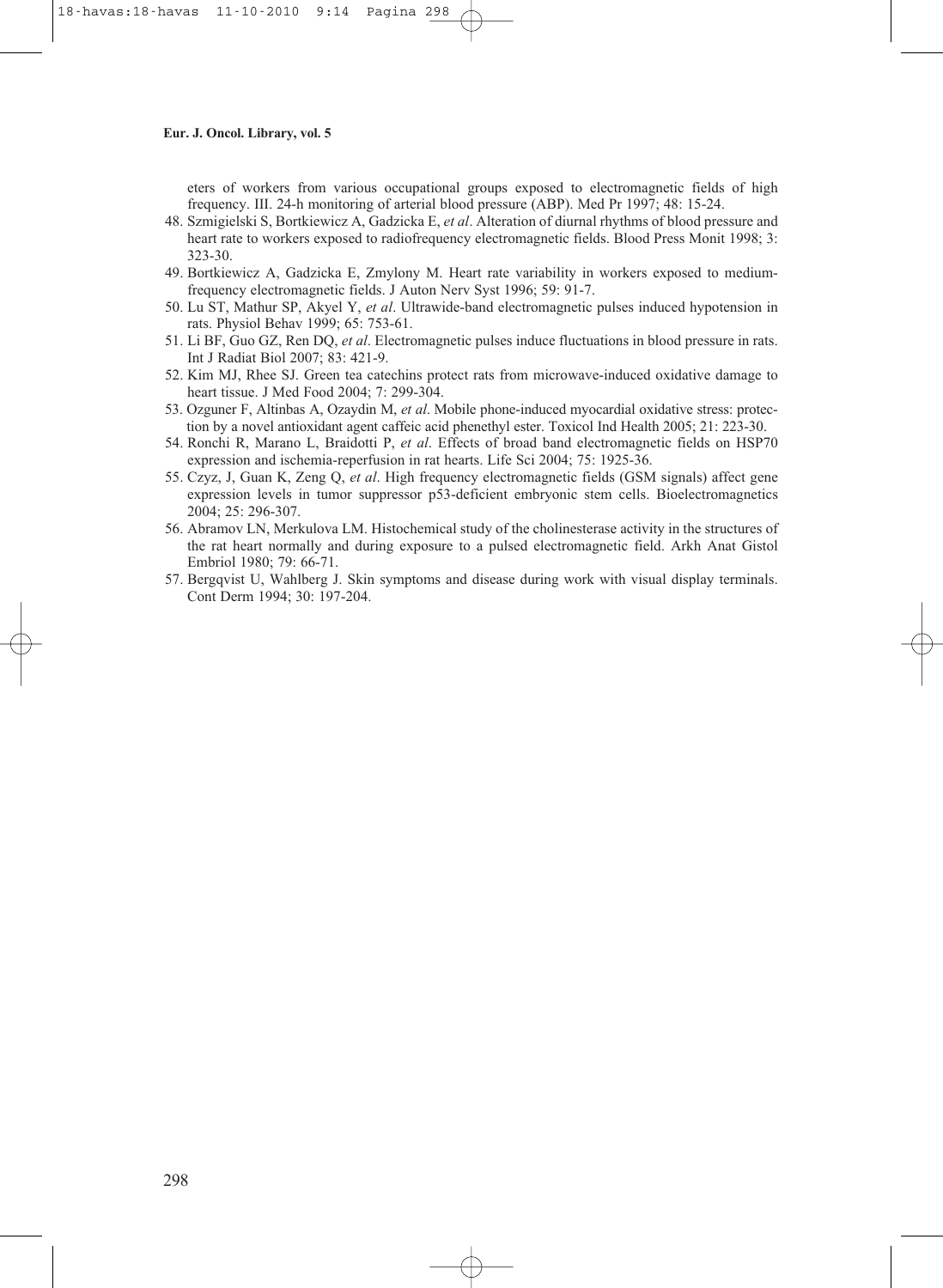| 1               |                | $\overline{2}$ | 3          | 4              |                    | 5        |          | 6                  |                |                |                |                         |                          |                         |                             | Notes: |
|-----------------|----------------|----------------|------------|----------------|--------------------|----------|----------|--------------------|----------------|----------------|----------------|-------------------------|--------------------------|-------------------------|-----------------------------|--------|
|                 |                |                |            |                | Orthostatic HRV    |          |          | Actual             |                | Changes in     |                |                         | <b>Blind Assessment</b>  |                         |                             |        |
| EHS             | Subject        | EHS            | <b>EHS</b> | CV             | <b>IOR</b>         | AC       | POR      | <b>Stages</b>      |                |                | HR SNS PSNS    | Stages                  | Stages                   | POR                     | <b>IOR</b>                  |        |
|                 | Code           | Ranked         | Self       | Tone           |                    |          |          | Exposed            |                |                |                | Exposed                 | showing                  |                         |                             |        |
|                 |                |                | Assessment |                | Code               | Code     | Code     |                    |                |                |                |                         | reaction                 | Code                    |                             |        |
|                 | 25             | $\mathbf{I}$   | very       | $\overline{3}$ | 3.5                | 4.5      | 1.5      | 3, 5(6, 7, 9)      | 93             | 5              | $-4$           | 3, 5                    | 3.5                      | 5                       | high to extreme             | 8      |
|                 | 17             | $\overline{2}$ | very       | 3              | 3.5                | 3.5      | 3.0      | 3.5(6)             | 54             | $\overline{a}$ | $-1$           | 3, 5, 6                 | 3, 5, 6                  | 4.5                     | moderate                    | 9      |
| ntense          | 26             | 3              | moderate   | 1              | 5.0                | 5.0      | 1.5      | $3, 5, 6$ $(7, 8)$ | 45             | $\overline{4}$ | $-5$           | 3, 5, 6, 7              | 3, 5, 6, 7               | 5                       | moderate to<br>intense      | 10     |
|                 | 27             | 4              | little     | 3              | 3.0                | 3.0      | 3.5      | 2, 4(5, 6)         | 10             | 0              | 5              | 2, 4, 5                 | 2, 4, 5                  | 5                       | mild                        | 11     |
|                 | $\overline{5}$ | $\overline{5}$ | moderate   | $\overline{2}$ | 4.0                | 3.5      | 3.5      | 3.5                | $\overline{0}$ | $\overline{2}$ | $-2$           | 3, 5                    | 3.5                      | $\overline{5}$          | moderate to high            | 12     |
|                 | 9              | 6              | don't know | $\overline{2}$ | 3.5                | 4.5      | 2.0      | 3, 5, 6, 8         | 0              | $-1$           | $-3$           | 3, 5, 6                 | 3, 5, 6                  | 4                       | high                        | 13     |
|                 | 3              | 7              | don't know | $\cdot$ 1      | 5.0                | 4.0      | 1.0      | 3.4                | 3              |                | $\circ$        | 2, 3                    | 3.4                      | 4                       | moderate                    | 14     |
|                 | 16             | 8              | very       | 1              | 4.0                | 4.0      | 3.5      | 2, 4, 6            |                | $\frac{2}{2}$  | $\circ$        | $\overline{\mathbf{2}}$ | $\overline{2}$           |                         | mild                        | 15     |
| moderate        | 8              | 9              | not        | 5              | 2.5                | 1.5      | 4.5      | 2.3                | Ò              |                | $\cdot$ 2      | 2, 4                    | 2.4                      |                         | mild                        | 16     |
|                 | 10             | 10             | don't know | $\overline{2}$ | 3.5                | 3.0      | 3.0      | 3(7, 8, 9)         | $\overline{2}$ |                | $\cdot$ 1      | 3, 7, 8, 9              | 3 mild, 7,8,9<br>intense | 5                       | intense                     | 17     |
|                 | $\overline{2}$ | 11             | don't know | $\overline{2}$ | 20                 | 1.0      | 3.5      | 3.4                | 1              | 1              | o              | unknown                 | none                     | 1.75                    | mild                        | 18     |
|                 | 23             | 12             | little     | $-1$           | 5.0                | 1.5      | 4.5      | 2, 4(5, 6)         | $\cdot$ 1      | 1              | $\circ$        | 2, 5                    | 2, 5                     | $\overline{\mathbf{2}}$ | mild to moderate 19         |        |
|                 | 12             | 13             | little     | 3              | 4.0                | 4.0      | 2.5      | 2, 3(5)            | $-2$           | 1              | O              | 3                       | 3, 4, 5                  | 3                       | mild to moderate 20         |        |
| T <sub>il</sub> | 18             | 14             | don't know | $\overline{2}$ | 2.5                | 2.5      | 4.5      | 3                  | 0              | $-1$           | o              | 3                       | 3                        | 1.5                     | mild                        | 21     |
|                 | 19             | 15             | don't know | 4              | 20                 | 25       | 3.0      | 3                  | $\circ$        | $-1$           | $\circ$        | 2.4                     | 2.4                      | 3                       | mild to moderate            | 22     |
|                 | 6              | 16             | very       | $\overline{2}$ | 3.5                | 20       | 4.5      | 3.4                | $\Omega$       | 0              | $-1$           | $\overline{c}$          | $\overline{2}$           | $\overline{2}$          | mild                        | 23     |
|                 | 4              | 17             | little     | 1              | 20                 | 1.0      | 4.0      | 3.4                | $-1$           | o              | $-1$           | 3, 4                    | 4.5                      | 2.25                    | moderate                    | 24     |
|                 | 24             | 18             | little     | $\overline{2}$ | 3.0                | 4.0      | 3.0      | 3.5                | $\cdot$ 1      | o              | 1              | 2, 4, 5                 | 2, 4, 5                  | 2.5                     | mild                        | 25     |
|                 | 1              | 19             | don't know | 5              | 3.5                | 3.5      | 3.5      | 3.4                | 1              | o              | $\overline{0}$ | 3.4                     | 4.5                      | 1                       | mild                        | 26     |
|                 | 11             | 20             | not        | 1              | 1.0                | 5.0      | 1.5      | 2, 4, 5            | $\Omega$       | ö              | o              | $\overline{\mathbf{3}}$ | 3                        | 1                       | mild or non-<br>symptomatic | 27     |
|                 | 21             | 21             | little     | 3              | 25                 | 2.0      | 3.5      | 3(4, 5)            | o              | 0              | 0              | 2.5                     | 2.5                      | 1.5                     | none to mild                | 28     |
| none            | 7              | 22             | very       | $\overline{a}$ | 25                 | 1.5      | 40       | 3.4                | $\mathcal{A}$  | o              | ö              | unknown                 | unknown                  | 1.5                     | mild                        | 29     |
|                 | 14             | 23             | don't know | 5              | 2.5                | 3.5      | 3.0      | 3.4                | $\cdot$ 1      | o              | O              | $\overline{2}$          | 2, 3, 4                  | 1.75                    | mild                        | 30     |
|                 | 20             | 24             | little     | 3              | 3.5                | 4.0      | 4.5      | $\overline{2}$     | $\cdot$ 1      | o              | $\circ$        | possibly 5?             | 6                        | 1                       | mild                        | 31     |
|                 | 13             | 25             | very       | 4              | 3.0                | 2.5      | 3.5      | 3.4                | $-2$           | o              | $\Omega$       | unknown                 | unknown                  | 1                       | mild                        | 32     |
|                 |                |                | code       | code           | code               | code     | code     |                    |                |                |                |                         |                          | code                    | code                        |        |
|                 |                |                | 5          | hypo           | intense            | high     | high     |                    |                |                |                |                         |                          | high                    | intense                     |        |
|                 |                |                |            |                | strong             |          |          |                    |                |                |                |                         |                          |                         | strong                      |        |
|                 |                |                | <b>h</b>   | normal         | moderate           | moderate | moderate |                    |                |                |                |                         |                          | moderate                | moderate<br>mild            |        |
|                 |                |                | 51         | hyper          | mild<br>don't know | low      | low      |                    |                |                |                |                         |                          | low                     | don't know                  |        |

**APPENDIX A**: Summary of data based on blind assessment.

Notes:

- 1 Electrohypersensitivity (EHS) response categories are based on HR = heart rate; SNS = sympathetic nervous system; PSNS = parasympathetic nervous system.
- 2 EHS was ranked based on changes in HR and changes in the SNS and PSNS during exposure to microwave (MW) radiation.
- 3 Self-assessment of sensitivity based on questionnaire response.
- 4 Cardiovascular (CV) Tone is based on the HR times the sum of the systolic and diastolic blood pressure; values at 1 or lower are hypotonic and values at 5 are hypertonic.
- 5 Intensity of reaction (IOR); adaptive capacity (AC), which is 6 non adaptive capacity (NAC); and probability of reaction (POR) are based on the orthostatic heart rate variability (HRV) results and are described in the text.
- 6 Subjects were exposed to MW radiation at different stages. Stages in parentheses were not used in the study as they reflect multiple exposures with interference from other agents.
- 7 Blind assessment was based on the HRV during continuous monitoring with real and sham exposure to MW radiation from a 2.4 GHz digital cordless phone radiating and at a power density between 3 and 5 microW/cm2 .
- 8 Excellent subject.
- 9 Symptomatic at stage 3, parasympathetic rally begins to recovery but feels anxiety, stage 3 faint or dizziness predicted. Decent Chronotropic Myocardial Reaction Index (ChMR) and vascular compensation reaction (VC). Middle of bell curve.
- 10 The healthier a subject the more likely the reaction. This person has the energy to become symptomatic.
- 11 Mildly inflamed. Mildly fatigued but highly adaptive. ChMR and VC good. Has ability to react.
- 12 Adaptive person. Could use Mg and/or K based on high standing HR.
- 13 Has plenty of energy. Moderate response due to weakening. Stage 7 body re-regulating from exposure.
- 14 Shows a weakening reaction (down regulation of SNS). Positive reactor. Very healthy for age. Highly adaptive geriatric.
- 15 Lot of adaptive capacity. If she is exposed her reaction would be a fairly strong reaction.